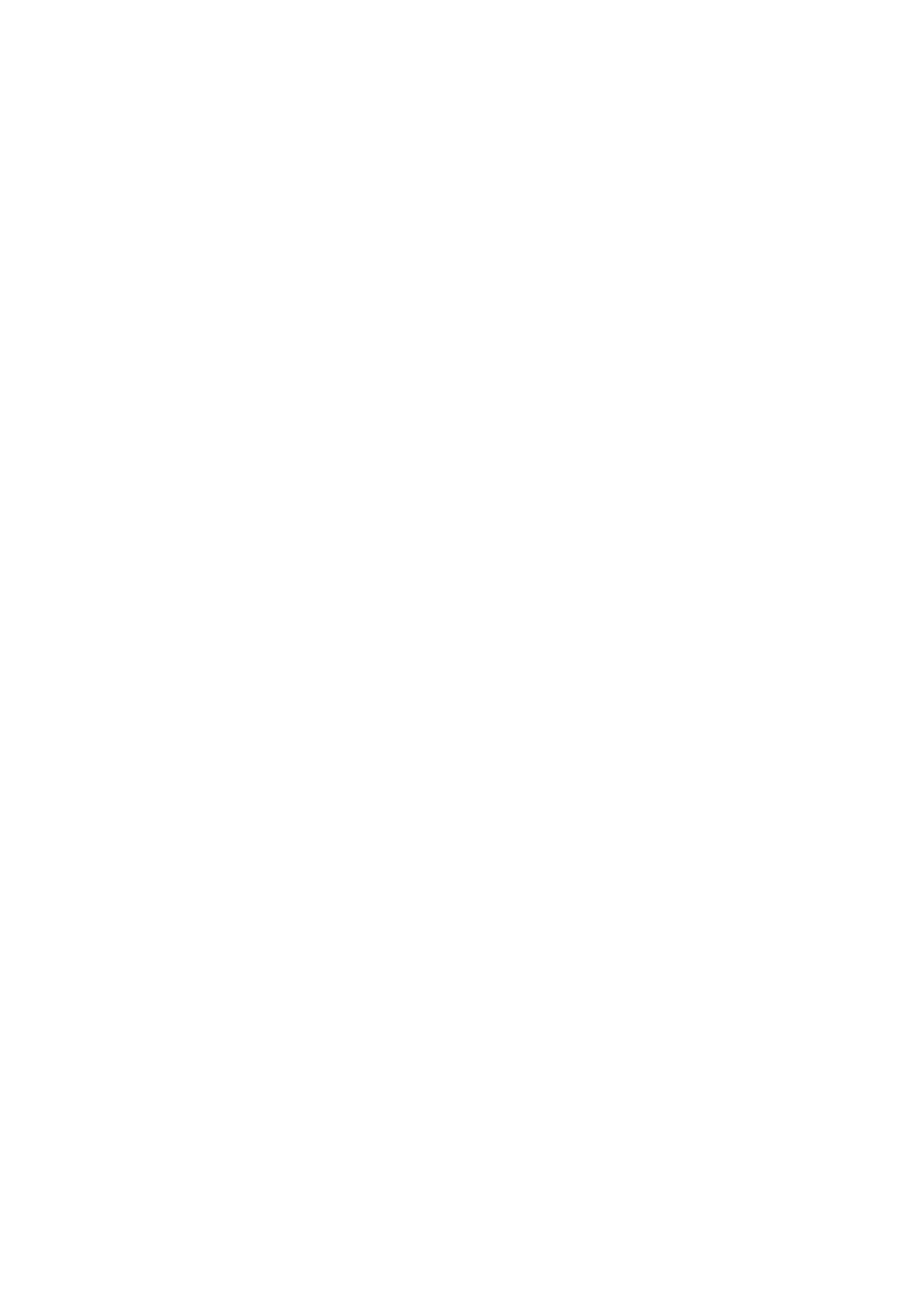# **Contents**

| Element 2:        |                                                                         |  |
|-------------------|-------------------------------------------------------------------------|--|
|                   | 2.1<br>2.2                                                              |  |
|                   |                                                                         |  |
| Element 1:        |                                                                         |  |
|                   | 1.1                                                                     |  |
|                   |                                                                         |  |
| Element 1:        |                                                                         |  |
|                   | 1.1                                                                     |  |
|                   | 1.2                                                                     |  |
|                   | 1.3                                                                     |  |
| Element 2:        |                                                                         |  |
|                   | 2.1<br>2.2                                                              |  |
|                   | 2.3                                                                     |  |
|                   | 2.4                                                                     |  |
|                   | 2.5                                                                     |  |
| Element 3:        |                                                                         |  |
|                   | 3.1                                                                     |  |
|                   | 3.2                                                                     |  |
|                   | 3.3<br>3.4                                                              |  |
|                   | 3.5                                                                     |  |
|                   | Location Requirements for Community and Recreation Facilities  9<br>3.6 |  |
| <b>Element 4:</b> |                                                                         |  |
|                   | 4.1                                                                     |  |
|                   | 4.2                                                                     |  |
| Element 5:        |                                                                         |  |
|                   | 5.1<br>5.2                                                              |  |
|                   | 5.3                                                                     |  |
|                   | 5.4                                                                     |  |
| Element 6:        | Environ                                                                 |  |
|                   | 6.1<br>Water Sensitive Urban Design - Mains Water Consumption 13        |  |
|                   | 6.2                                                                     |  |
|                   | Water Sensitive Urban Design - Stormwater Quantity  14<br>6.3           |  |
|                   | 6.4<br>6.5                                                              |  |
|                   | 6.6                                                                     |  |
|                   | 6.7                                                                     |  |
|                   | 6.8                                                                     |  |
|                   | 6.9                                                                     |  |
| Element 7:        |                                                                         |  |
|                   | 7.1                                                                     |  |
|                   | 7.2<br>7.3                                                              |  |
|                   | 7.4                                                                     |  |
|                   | 7.5                                                                     |  |
|                   |                                                                         |  |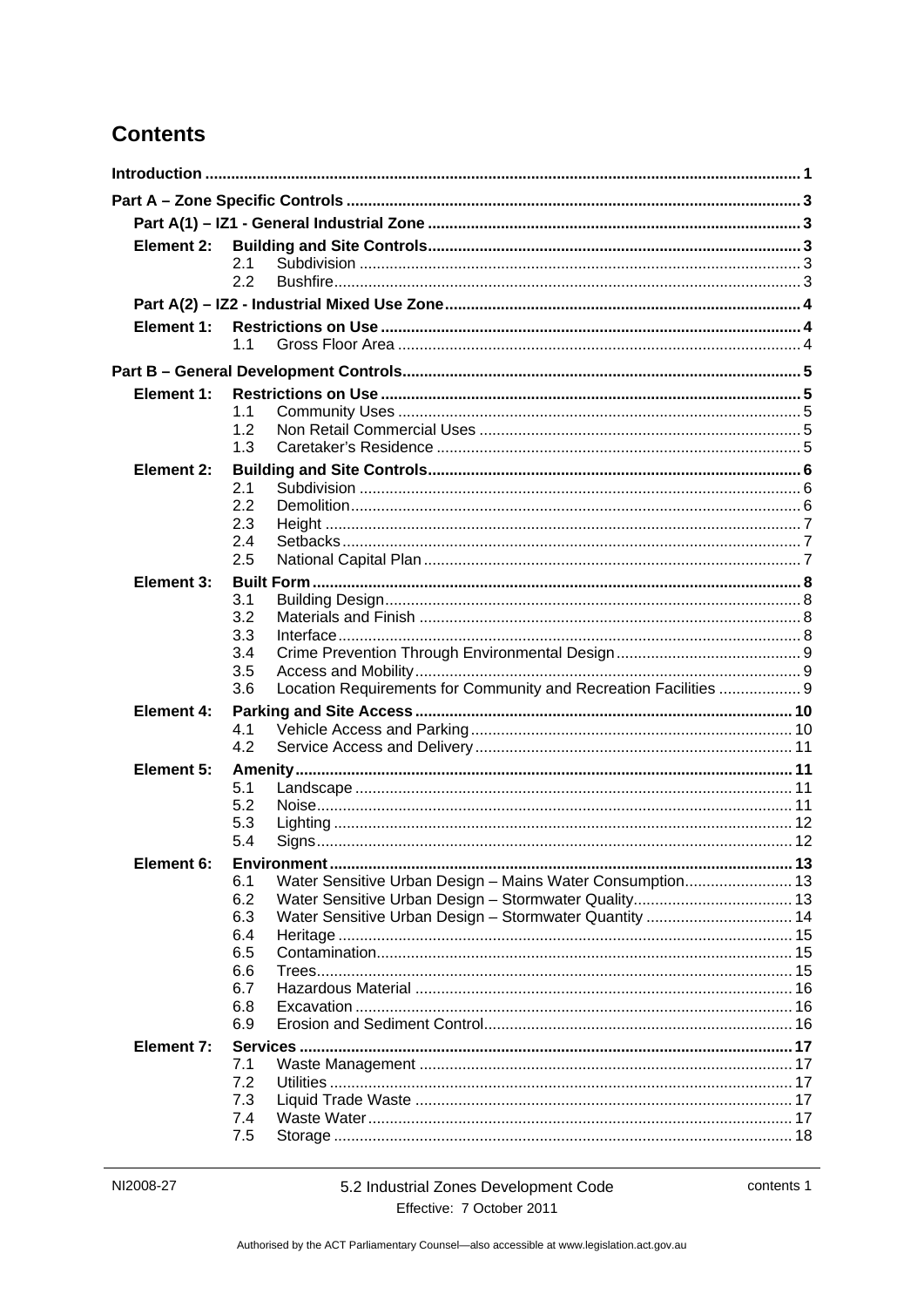|  | 1.1 Shops in West Fyshwick and Griffith Section 26 (part) (Figure 1)  19 |  |
|--|--------------------------------------------------------------------------|--|
|  |                                                                          |  |
|  |                                                                          |  |
|  |                                                                          |  |
|  |                                                                          |  |
|  |                                                                          |  |
|  |                                                                          |  |
|  |                                                                          |  |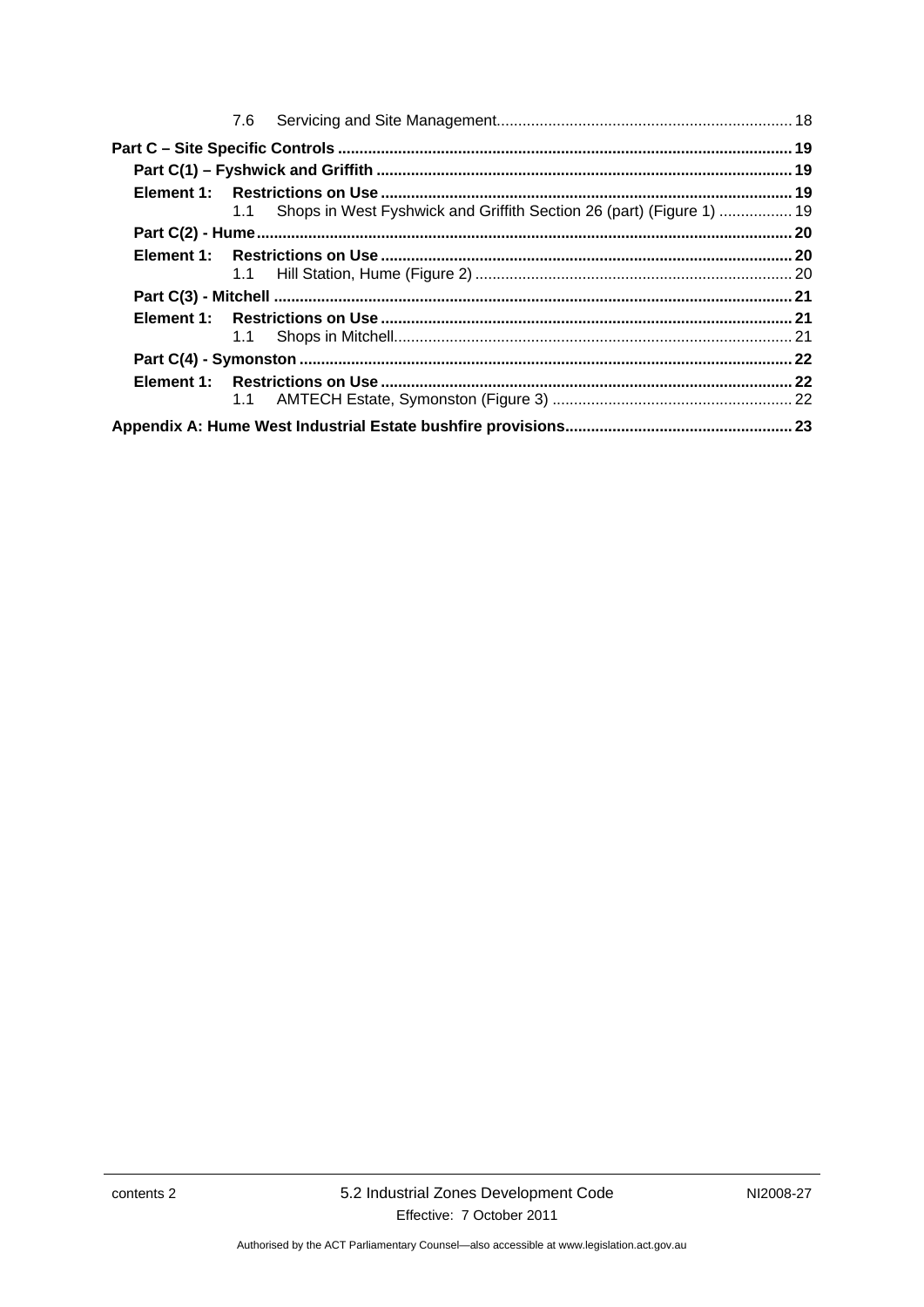# <span id="page-4-0"></span>**Introduction**

#### **Application of this code**

This Development Code applies to all development in the Industrial Zones identified in the zones' development table as being within the code, merit and impact assessment tracks.

#### **Purpose of codes**

Codes provide additional planning, design and environmental controls to support the zone objectives and assessable uses in the development tables.

The Codes are used by the Authority to assess development applications. The Codes therefore also provide guidance to intending applicants in designing their developments and preparing their development applications.

Each Code's controls are expressed as either **rules**, which are generally quantitative, or as qualitative **criteria**.

- Proposals in the **code track** must comply with all rules relevant to the development.
- Proposals in the **merit track** and **impact track** have the option to comply with the rules or criteria, unless the rule is mandatory. Where it is proposed to meet the criteria, the onus is on the applicant to demonstrate, by supporting plans and written documentation, that the proposed development satisfies the criteria and therefore the intent of the element.
- Proposals in the **impact track** also have the option to justify any non-compliance with the rules and the criteria, unless the rule is mandatory. Where it is proposed to not meet the rules and the criteria, the onus is on the applicant to justify the non-compliance by demonstrating that the proposed development is consistent with the relevant principles of the Statement of Strategic Directions. Supporting plans and written documentation, providing consideration of the relevant Intents of the Code and the Zone objectives*,* are to accompany the development application.

#### **Structure of codes**

The Industrial Zones Development Code is divided into three Parts:

**Part A – Zone Specific Controls** provide any specific controls for each Industrial Zone (IZ1 General Industrial Zones, and IZ2 Industrial Mixed Use).

**Part B – General Development Controls** provide general controls that are applicable to all Industrial Zones.

**Part C – Site Specific Controls** provide any additional specific controls for particular industrial areas or sites. [Care is needed to check whether any specific controls apply to individual sites]

Each Part is divided into sections referred to as **Elements,** although each Part may not include provisions for every Element. The Elements describe the various issues for consideration:

- 1. Restrictions on Use
- 2. Building and Site Controls
- 3. Built Form
- 4. Parking and Site Access
- 5. Amenity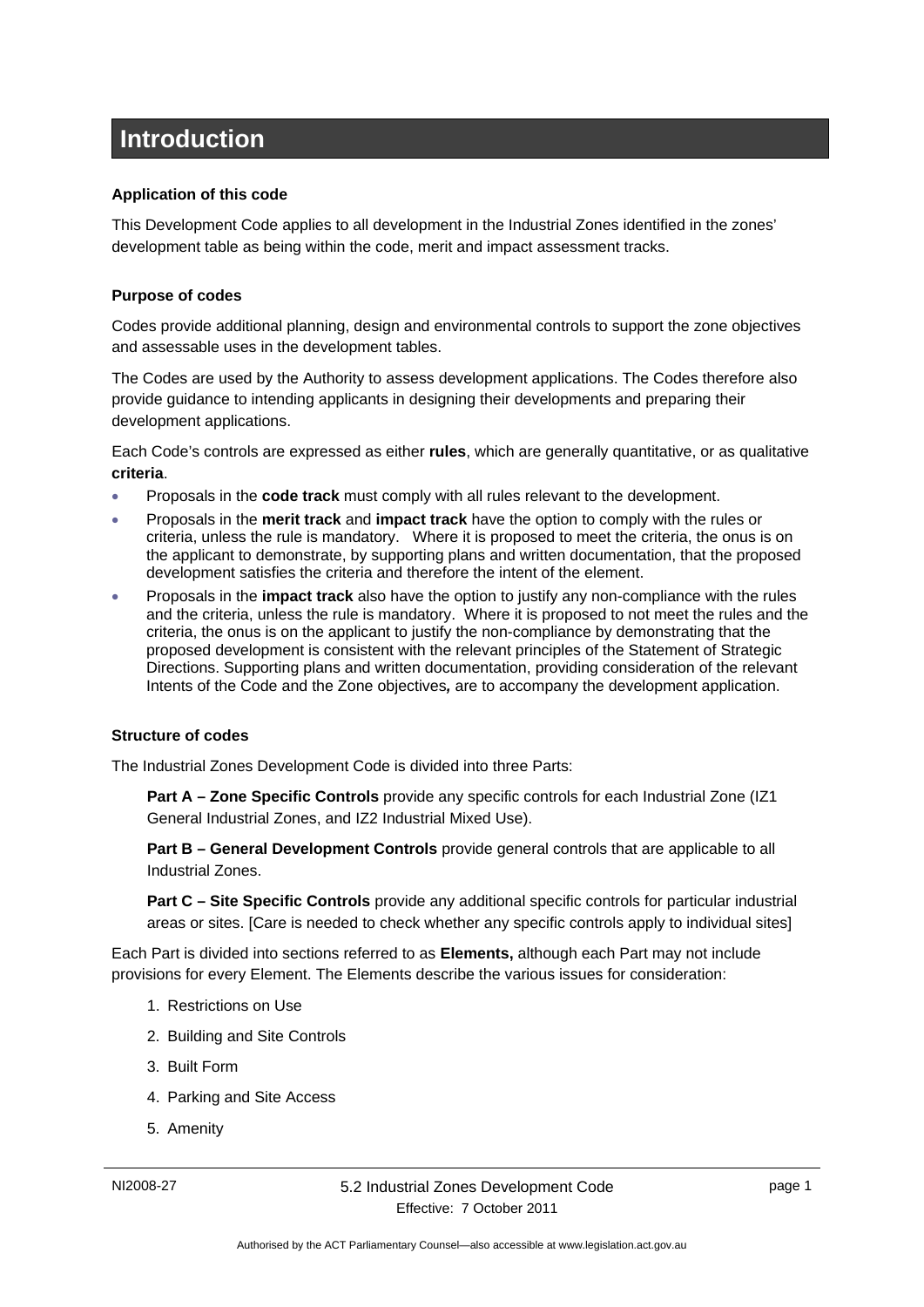- 6. Environment
- 7. Services

Each Element consists of Intents and Items under which are Rules and Criteria.

**Intent** describes the purpose of the development controls

**Rules** provide the quantitative, or definitive, controls for development

**Criteria** provide the qualitative controls for development

In some instances, there are rules that are mandatory. For clarity of use, the mandatory rules are emphasized by the following words: **"This is a mandatory requirement. There is no applicable criterion"**. Non-compliance with these provisions will result in the refusal of a development application. Conversely, the words **"There is no applicable rule"** is used when controls cannot be quantitative or definitive and only criteria exist.

Any application of a **General Code** to a development proposal is identified as part of the relevant rule or criteria.

Where more than one type of Code applies to a development, the order of precedence when there is inconsistency of provisions between Codes, as defined by the Act, is **Precinct Code**, then **Development Code**, and then **General Code**.

#### **Further information**

Please refer to the Development Application Guide, for more information on preparing applications under the Territory Plan, including the use of assessment codes.

#### **Abbreviations**

GFA = gross floor area  $m^2$  = metres squared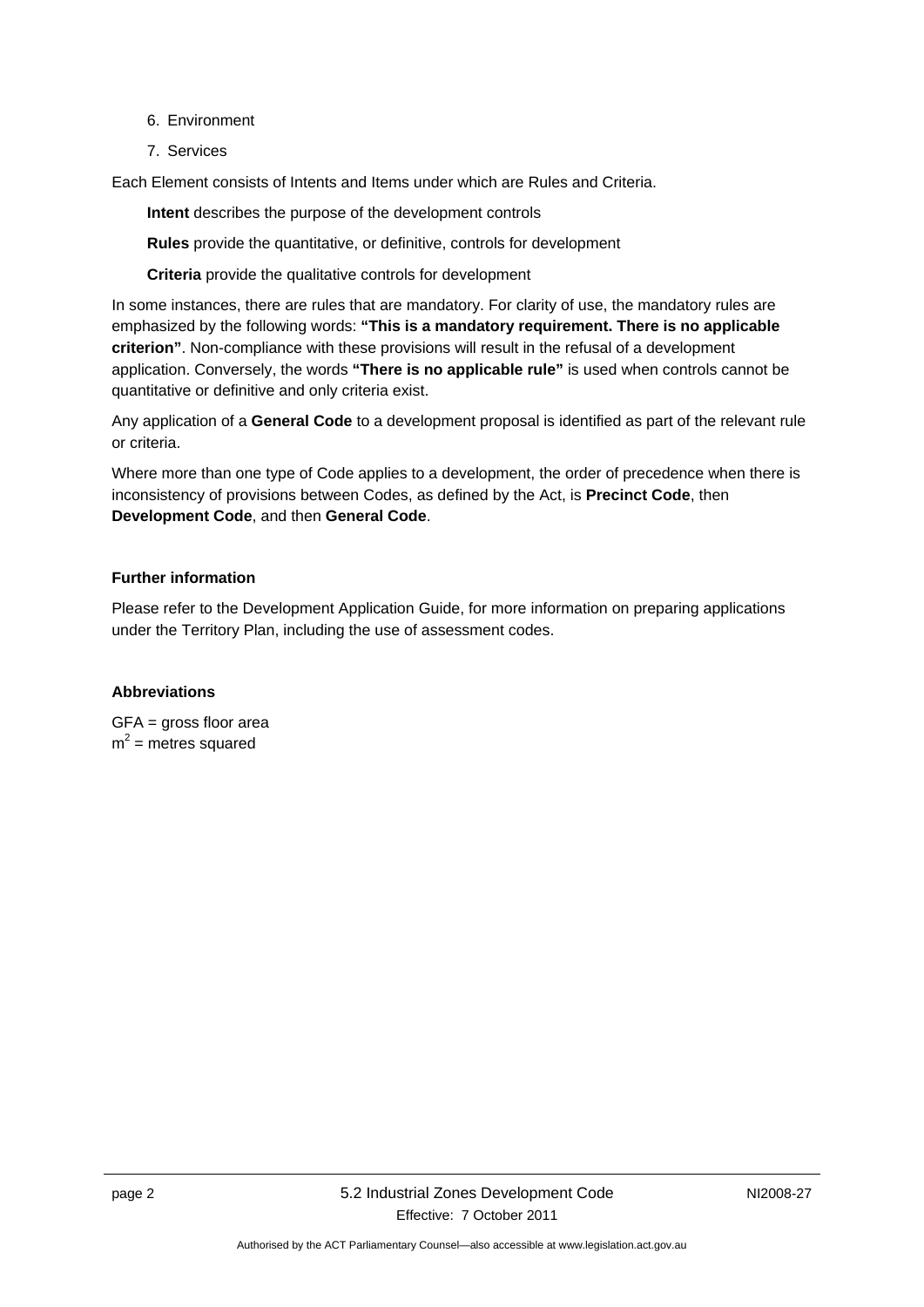# **Part A – Zone Specific Controls**

<span id="page-6-0"></span>Part A provides the detailed development controls for each Industrial Zone (IZ1 – General Industrial Zone and IZ2 – Industrial Mixed Use).

# <span id="page-6-1"></span>**Part A(1) – IZ1 - General Industrial Zone**

### <span id="page-6-2"></span>**Element 2: Building and Site Controls**

#### **Intent:**

a) To ensure use in Industrial Zones provides for a wide range of industrial uses on large blocks

<span id="page-6-4"></span><span id="page-6-3"></span>

| <b>Rules</b>                                                                                                                                                                                       |                                                                                                           | <b>Criteria</b>                                                       |  |  |
|----------------------------------------------------------------------------------------------------------------------------------------------------------------------------------------------------|-----------------------------------------------------------------------------------------------------------|-----------------------------------------------------------------------|--|--|
| 2.1                                                                                                                                                                                                | <b>Subdivision</b>                                                                                        |                                                                       |  |  |
| R <sub>1</sub>                                                                                                                                                                                     |                                                                                                           |                                                                       |  |  |
| Unless stated otherwise in the lease, or where<br>located within AMTECH Estate, Symonston<br>(Figure 3):                                                                                           |                                                                                                           | This is a mandatory requirement. There is no<br>applicable criterion. |  |  |
| a)                                                                                                                                                                                                 | the minimum block size for blocks<br>subdivided from existing leases is 5000 $m2$                         |                                                                       |  |  |
| b)                                                                                                                                                                                                 | an existing lease is not to be subdivided<br>under the Unit Titles Act 2001 into more<br>than five units. |                                                                       |  |  |
|                                                                                                                                                                                                    | 2.2 Bushfire                                                                                              |                                                                       |  |  |
| R <sub>1</sub> A                                                                                                                                                                                   |                                                                                                           |                                                                       |  |  |
| Where identified in the figure at Appendix A,<br>buildings are to be designed and constructed in<br>accordance with the specified bushfire<br>construction level of Australian Standard<br>AS3959. |                                                                                                           | This is a mandatory requirement. There is no<br>applicable criterion. |  |  |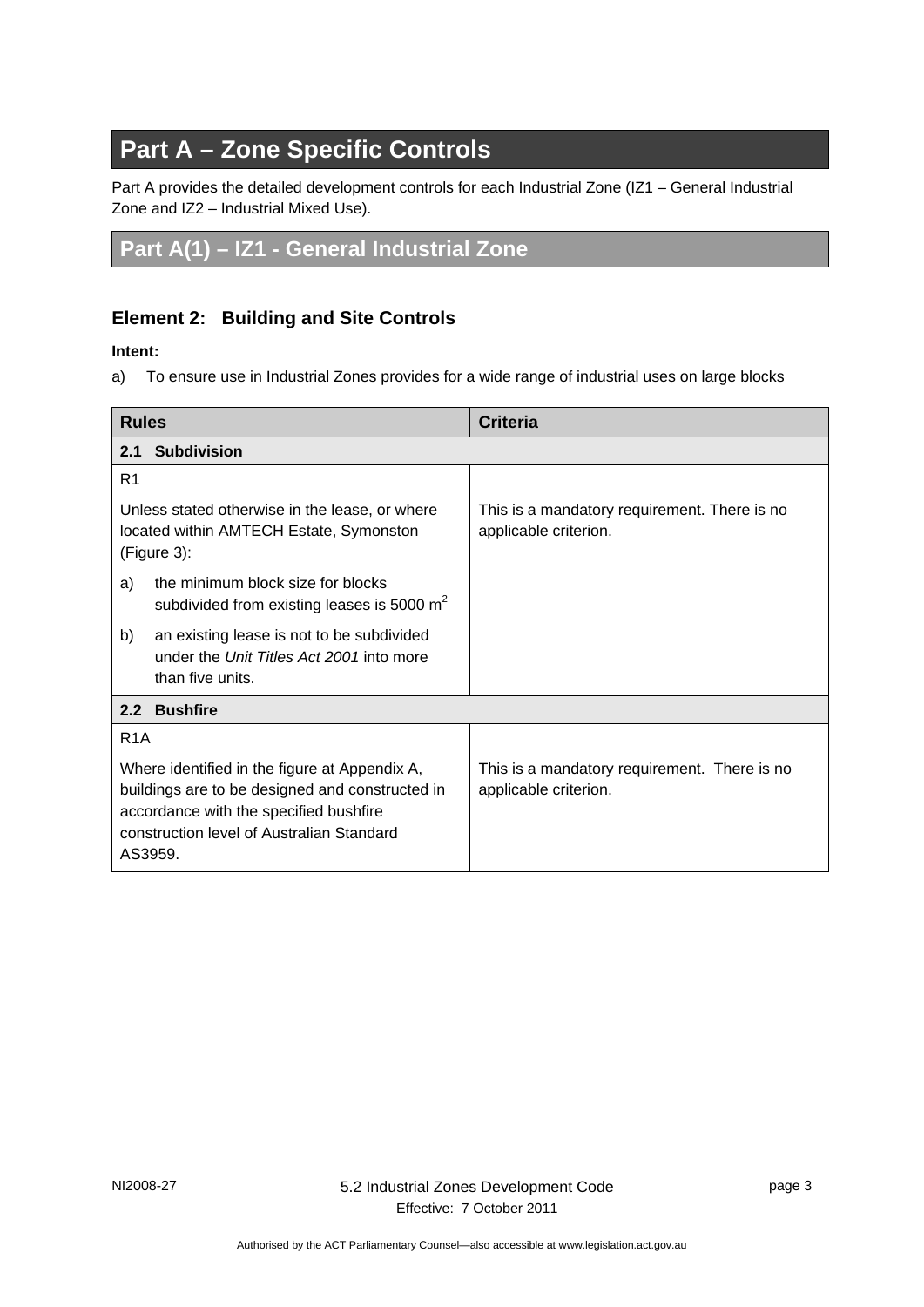# <span id="page-7-0"></span>**Part A(2) – IZ2 - Industrial Mixed Use Zone**

### <span id="page-7-1"></span>**Element 1: Restrictions on Use**

#### **Intent:**

a) To provide for complementary commercial services to meet the needs of the Industrial Zones while protecting the viability of commercial centres through limited size and nature of uses

<span id="page-7-2"></span>

| <b>Rules</b>                                                                                       | <b>Criteria</b>                                                       |
|----------------------------------------------------------------------------------------------------|-----------------------------------------------------------------------|
| <b>Gross Floor Area</b><br>1.1                                                                     |                                                                       |
| R <sub>2</sub>                                                                                     |                                                                       |
| Other than in West Fyshwick (Figure 1), the<br>maximum Gross Floor Area per shop is as<br>follows: | This is a mandatory requirement. There is no<br>applicable criterion. |
| supermarket or shop selling food: 200 m <sup>2</sup><br>a)                                         |                                                                       |
| other shops, except for bulky goods<br>b)<br>retailing: $3000 \text{ m}^2$                         |                                                                       |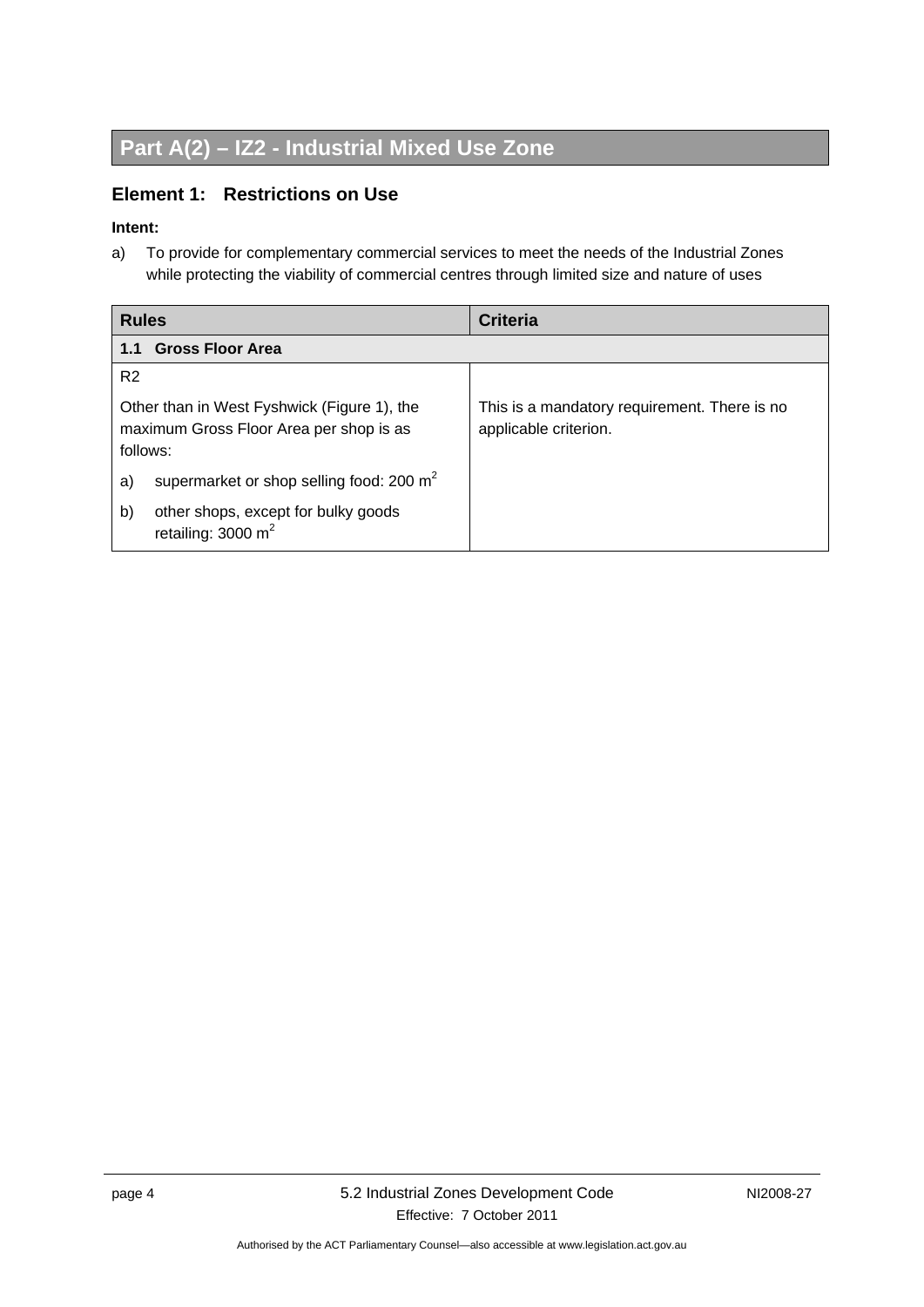# **Part B – General Development Controls**

<span id="page-8-0"></span>Part B provides the general development controls applicable to all Industrial Zones.

#### <span id="page-8-1"></span>**Element 1: Restrictions on Use**

#### **Intent:**

- a) To provide for sufficient land to meet the industrial needs of the ACT
- b) To ensure that uses ancillary to the Industrial Zone remain subordinate to primary uses and ensure an appropriate level of amenity for users

<span id="page-8-3"></span><span id="page-8-2"></span>

| <b>Rules</b>                                                                                             | <b>Criteria</b>                                                                                                                                                           |  |
|----------------------------------------------------------------------------------------------------------|---------------------------------------------------------------------------------------------------------------------------------------------------------------------------|--|
| 1.1 Community Uses                                                                                       |                                                                                                                                                                           |  |
|                                                                                                          | C <sub>3</sub>                                                                                                                                                            |  |
| There is no applicable rule.                                                                             | Community uses are to be considered only where<br>it is demonstrated that the proposed use does not<br>jeopardise the use of surrounding land for<br>industrial purposes. |  |
|                                                                                                          | C <sub>4</sub>                                                                                                                                                            |  |
| There is no applicable rule.                                                                             | An application for community uses demonstrates<br>that the proposed use:                                                                                                  |  |
|                                                                                                          | services the needs of the local workforce, or<br>a)                                                                                                                       |  |
|                                                                                                          | b)<br>requires a scale of building or level of<br>amenity that is not compatible with other<br>available land.                                                            |  |
| 1.2 Non Retail Commercial Uses                                                                           |                                                                                                                                                                           |  |
| R <sub>5</sub>                                                                                           |                                                                                                                                                                           |  |
| The total GFA of any individual or combination of<br>the following must not exceed 2000 $m^2$ per lease: | This is a mandatory requirement. There is no<br>applicable criterion.                                                                                                     |  |
| business agency<br>a)                                                                                    |                                                                                                                                                                           |  |
| financial establishment<br>b)                                                                            |                                                                                                                                                                           |  |
| office<br>c)                                                                                             |                                                                                                                                                                           |  |
| d)<br>public agency.                                                                                     |                                                                                                                                                                           |  |
| <b>Caretaker's Residence</b><br>1.3                                                                      |                                                                                                                                                                           |  |
|                                                                                                          | C <sub>6</sub>                                                                                                                                                            |  |
| There is no applicable rule.                                                                             | Residential amenity is provided, through solar<br>access, privacy, noise attenuation and security<br>measures.                                                            |  |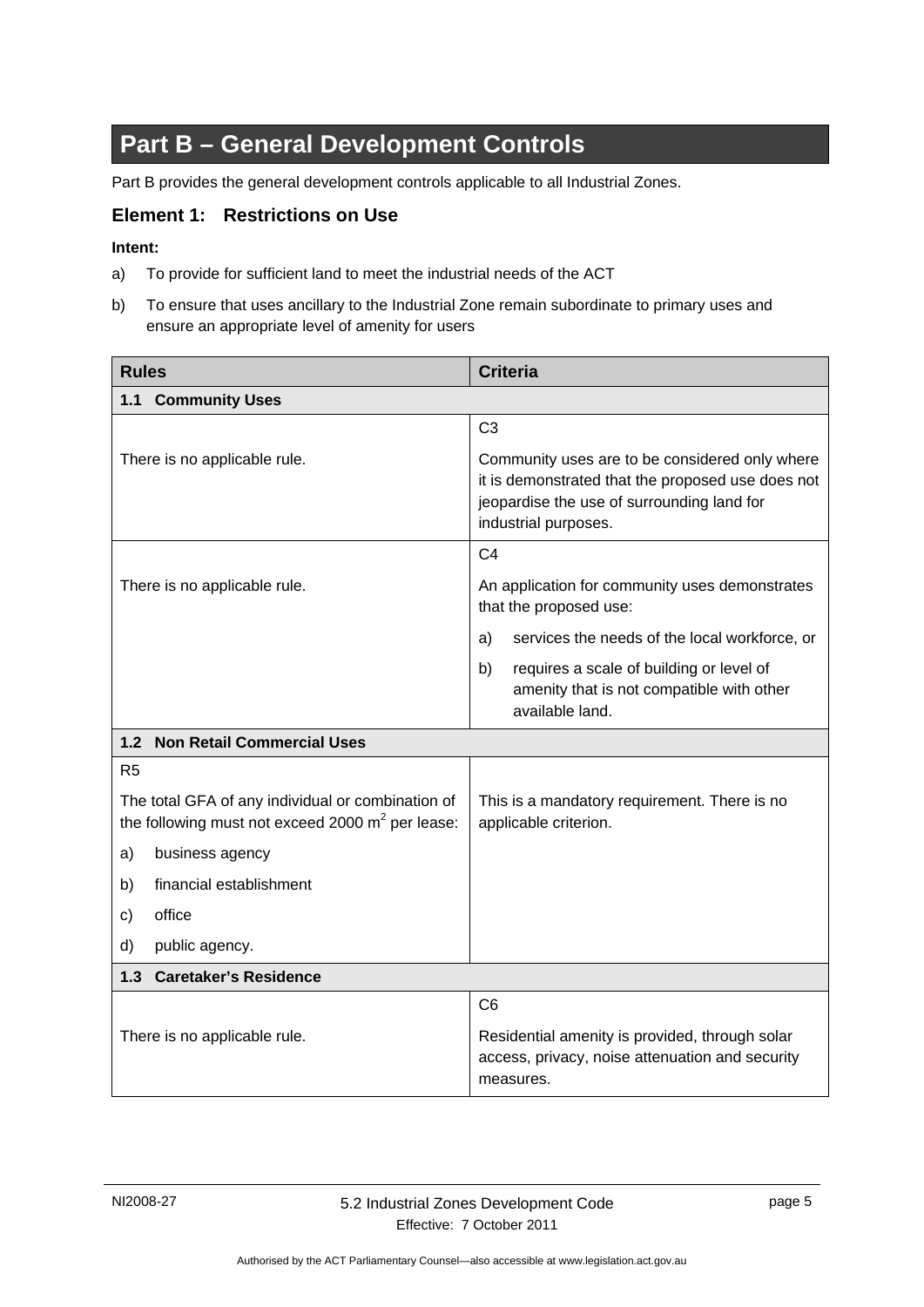# <span id="page-9-1"></span>**Element 2: Building and Site Controls**

#### **Intent:**

a) To provide for building and site development of a scale appropriate to an industrial area while being responsive to interfaces and relationships with other buildings and land uses

<span id="page-9-2"></span><span id="page-9-0"></span>

| <b>Rules</b>                                                                                                                                                                                                                                       |                                                                                                                                                                                             | <b>Criteria</b>                                                                                                                                                                                    |  |
|----------------------------------------------------------------------------------------------------------------------------------------------------------------------------------------------------------------------------------------------------|---------------------------------------------------------------------------------------------------------------------------------------------------------------------------------------------|----------------------------------------------------------------------------------------------------------------------------------------------------------------------------------------------------|--|
| <b>Subdivision</b><br>2.1                                                                                                                                                                                                                          |                                                                                                                                                                                             |                                                                                                                                                                                                    |  |
| R7                                                                                                                                                                                                                                                 |                                                                                                                                                                                             |                                                                                                                                                                                                    |  |
| Subdivision is only permitted where:                                                                                                                                                                                                               |                                                                                                                                                                                             | This is a mandatory requirement. There is no                                                                                                                                                       |  |
| a)                                                                                                                                                                                                                                                 | it is part of a development application for<br>another assessable development                                                                                                               | applicable criterion.                                                                                                                                                                              |  |
| b)                                                                                                                                                                                                                                                 | it is demonstrated that any residual block<br>can accommodate another assessable<br>development designed in accordance with<br>the relevant section of this Code.                           |                                                                                                                                                                                                    |  |
| R <sub>8</sub>                                                                                                                                                                                                                                     |                                                                                                                                                                                             |                                                                                                                                                                                                    |  |
| A subdivision of a lease under the Unit Titles Act<br>2001 may be approved only where the lease<br>expressly provides for the number of units<br>provided for in the proposed subdivision.                                                         |                                                                                                                                                                                             | This is a mandatory requirement. There is no<br>applicable criterion.                                                                                                                              |  |
| R <sub>9</sub>                                                                                                                                                                                                                                     |                                                                                                                                                                                             |                                                                                                                                                                                                    |  |
| Urban infrastructure designs are in accordance<br>with the Design Standards for Urban<br>Infrastructure (ACT Department of Urban<br>Services).                                                                                                     |                                                                                                                                                                                             | This is a mandatory requirement. There is no<br>applicable criterion.                                                                                                                              |  |
|                                                                                                                                                                                                                                                    | 2.2 Demolition                                                                                                                                                                              |                                                                                                                                                                                                    |  |
| R <sub>10</sub>                                                                                                                                                                                                                                    |                                                                                                                                                                                             | C10                                                                                                                                                                                                |  |
| In accordance with section 148 of the Planning<br>and Development Act 2007, the application is<br>accompanied by a Statement of Endorsement<br>from utility provider (including water, sewerage,<br>stormwater, electricity and gas) stating that: |                                                                                                                                                                                             | If a Statement of Endorsement is not provided the<br>application will be referred to relevant utility<br>provider in accordance with the requirements of<br>the Planning and Development Act 2007. |  |
| a)                                                                                                                                                                                                                                                 | All network infrastructure on or immediately<br>adjacent the site has been identified on the<br>plan                                                                                        |                                                                                                                                                                                                    |  |
| b)                                                                                                                                                                                                                                                 | All potentially hazardous substances and<br>conditions (associated with or resulting from<br>the demolition process) that may constitute<br>a risk to utility services have been identified |                                                                                                                                                                                                    |  |
| C)                                                                                                                                                                                                                                                 | All required network disconnections have<br>been identified and the disconnection works<br>comply with utility requirements                                                                 |                                                                                                                                                                                                    |  |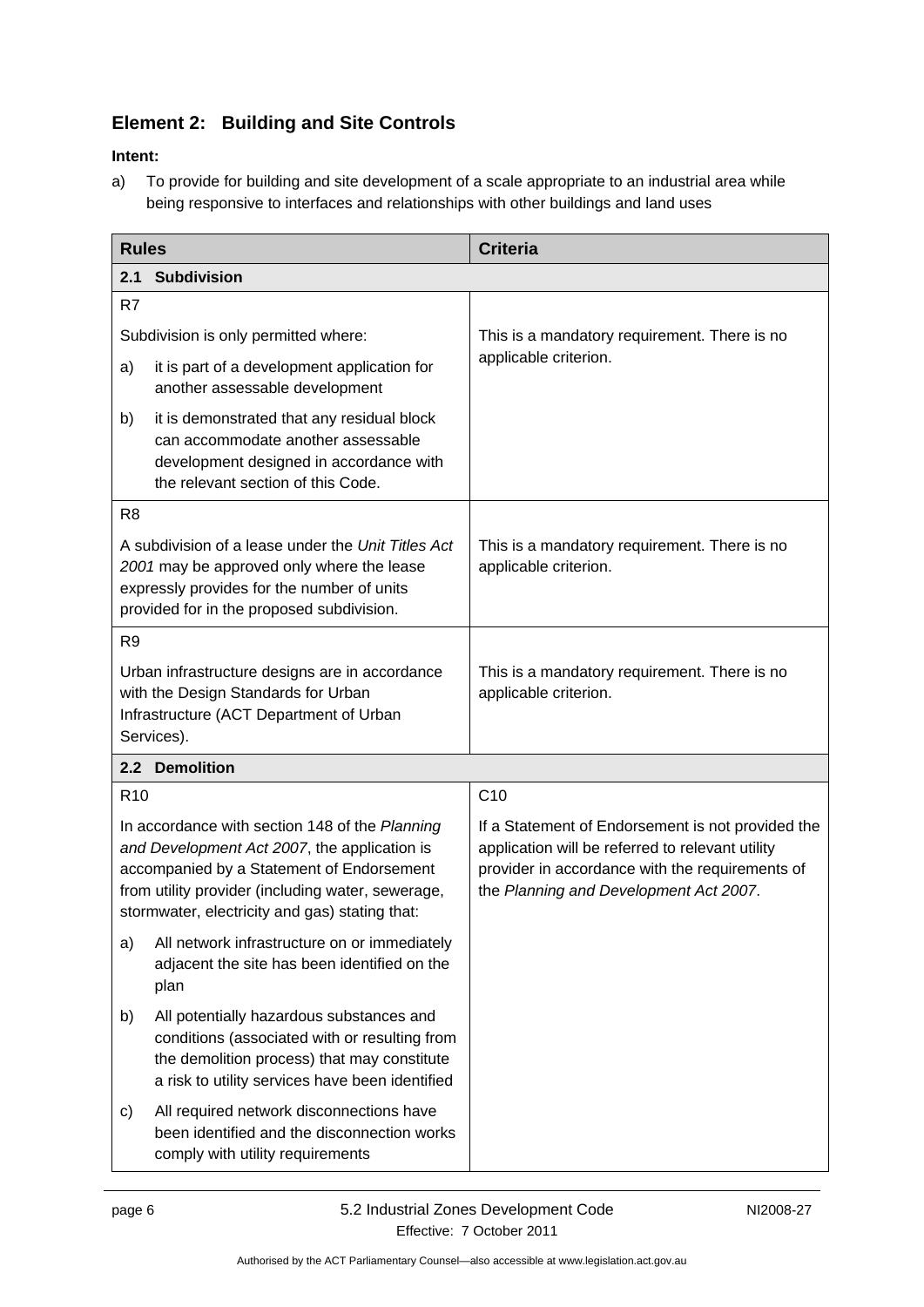<span id="page-10-3"></span><span id="page-10-2"></span><span id="page-10-1"></span><span id="page-10-0"></span>

| <b>Rules</b>                                                                                                                                     | <b>Criteria</b>                                                                                                                                                                                                                                                                                                                                                                                                                                                                                                                      |
|--------------------------------------------------------------------------------------------------------------------------------------------------|--------------------------------------------------------------------------------------------------------------------------------------------------------------------------------------------------------------------------------------------------------------------------------------------------------------------------------------------------------------------------------------------------------------------------------------------------------------------------------------------------------------------------------------|
| d)<br>All works associated with the demolition<br>comply with and are in accordance with<br>utility asset access and protection<br>requirements. |                                                                                                                                                                                                                                                                                                                                                                                                                                                                                                                                      |
| 2.3 Height                                                                                                                                       |                                                                                                                                                                                                                                                                                                                                                                                                                                                                                                                                      |
| R <sub>11</sub>                                                                                                                                  | C <sub>11</sub>                                                                                                                                                                                                                                                                                                                                                                                                                                                                                                                      |
| The maximum height of any wall of the building is<br>12 metres above natural ground level.                                                       | Development is of an appropriate scale<br>compatible with an industrial area.                                                                                                                                                                                                                                                                                                                                                                                                                                                        |
| 2.4 Setbacks                                                                                                                                     |                                                                                                                                                                                                                                                                                                                                                                                                                                                                                                                                      |
|                                                                                                                                                  | C <sub>12</sub>                                                                                                                                                                                                                                                                                                                                                                                                                                                                                                                      |
| There is no applicable rule.                                                                                                                     | Front and side boundary setbacks provide an<br>acceptable design solution for the development of<br>the site and are not detrimental to the visual<br>relationship with adjoining buildings or the<br>streetscape.                                                                                                                                                                                                                                                                                                                   |
| 2.5 National Capital Plan                                                                                                                        |                                                                                                                                                                                                                                                                                                                                                                                                                                                                                                                                      |
|                                                                                                                                                  | C <sub>13</sub>                                                                                                                                                                                                                                                                                                                                                                                                                                                                                                                      |
| There is no applicable rule.                                                                                                                     | Where a development is subject to Special<br>Requirements under the National Capital Plan, or<br>any relevant Development Control Plan prepared<br>under the National Capital Plan, the development<br>is not inconsistent with the Special Requirements<br>or Development Control Plan. Where any<br>provision of this code is inconsistent with Special<br>Requirements under the National Capital Plan, or<br>any relevant Development Control Plan prepared<br>under the National Capital Plan, that provision<br>has no effect. |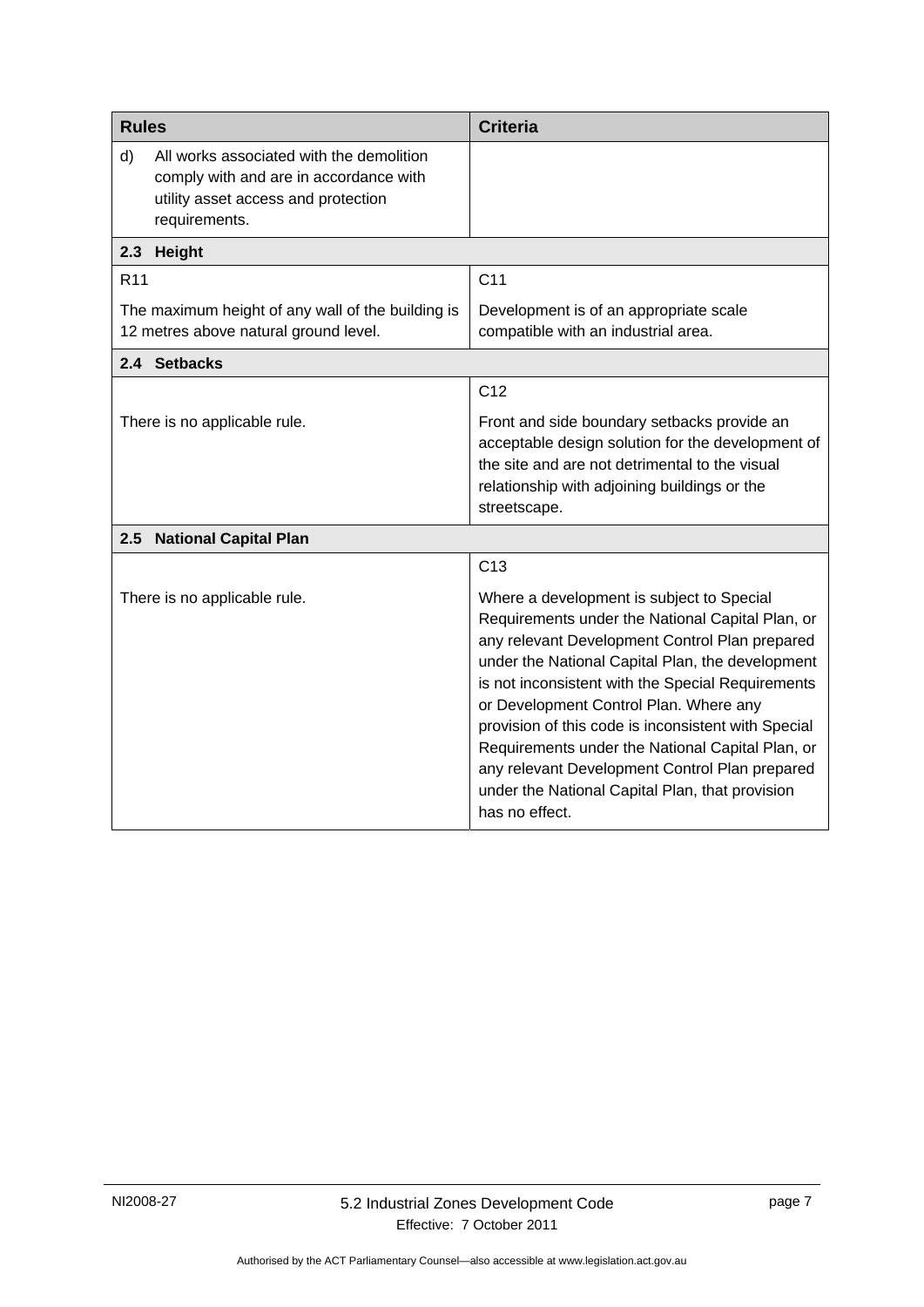### **Element 3: Built Form**

**Intent:** 

a) To provide for visual interest and articulation of buildings, and ensure legible development

*Note: Under the Building Act 2004 buildings need to meet the requirements of the Building Code of Australia. For certain classes of buildings, this will include prescribed energy requirements.* 

| <b>Rules</b>                                                                                                         | <b>Criteria</b>                                                                                                                                       |  |  |
|----------------------------------------------------------------------------------------------------------------------|-------------------------------------------------------------------------------------------------------------------------------------------------------|--|--|
| <b>Building Design</b><br>3.1                                                                                        |                                                                                                                                                       |  |  |
| R <sub>14</sub>                                                                                                      | C14                                                                                                                                                   |  |  |
| External service equipment must be screened<br>from public view.                                                     | External service equipment must be integrated<br>into the building design.                                                                            |  |  |
| There is no applicable rule.                                                                                         | C <sub>15</sub><br>The elevations of all buildings facing roads should<br>contribute to the quality of the streetscape through                        |  |  |
|                                                                                                                      | well-designed buildings that respect adjoining<br>buildings and street landscaping.                                                                   |  |  |
|                                                                                                                      | C <sub>16</sub>                                                                                                                                       |  |  |
| There is no applicable rule.                                                                                         | The proposal identifies opportunities for retrofitting<br>of existing buildings where appropriate.                                                    |  |  |
| 3.2 Materials and Finish                                                                                             |                                                                                                                                                       |  |  |
|                                                                                                                      | C <sub>17</sub>                                                                                                                                       |  |  |
| There is no applicable rule.                                                                                         | The roof and/or wall finish is of low reflectivity and<br>not white or off-white or untreated metal.                                                  |  |  |
| <b>R18</b>                                                                                                           | C <sub>18</sub>                                                                                                                                       |  |  |
| External walls are clad with durable materials,<br>such as masonry, fibre cement sheeting or pre-<br>finished metal. | Where practicable, materials are chosen to<br>increase the sustainability of the building and the<br>built environment.                               |  |  |
|                                                                                                                      | C <sub>19</sub>                                                                                                                                       |  |  |
| There is no applicable rule.                                                                                         | Materials colours and textures are compatible<br>within any development and should contribute to<br>the built character of the adjoining development. |  |  |
| 3.3 Interface                                                                                                        |                                                                                                                                                       |  |  |
|                                                                                                                      | C <sub>20</sub>                                                                                                                                       |  |  |
| There is no applicable rule.                                                                                         | Public access to shops and offices ancillary to<br>industrial buildings provide legible and safe<br>entries, located to the front of buildings.       |  |  |
|                                                                                                                      | C <sub>21</sub>                                                                                                                                       |  |  |
| There is no applicable rule.                                                                                         | Fencing visible from the public domain is<br>compatible with the predominant building on the<br>site, and is at least 50% transparent.                |  |  |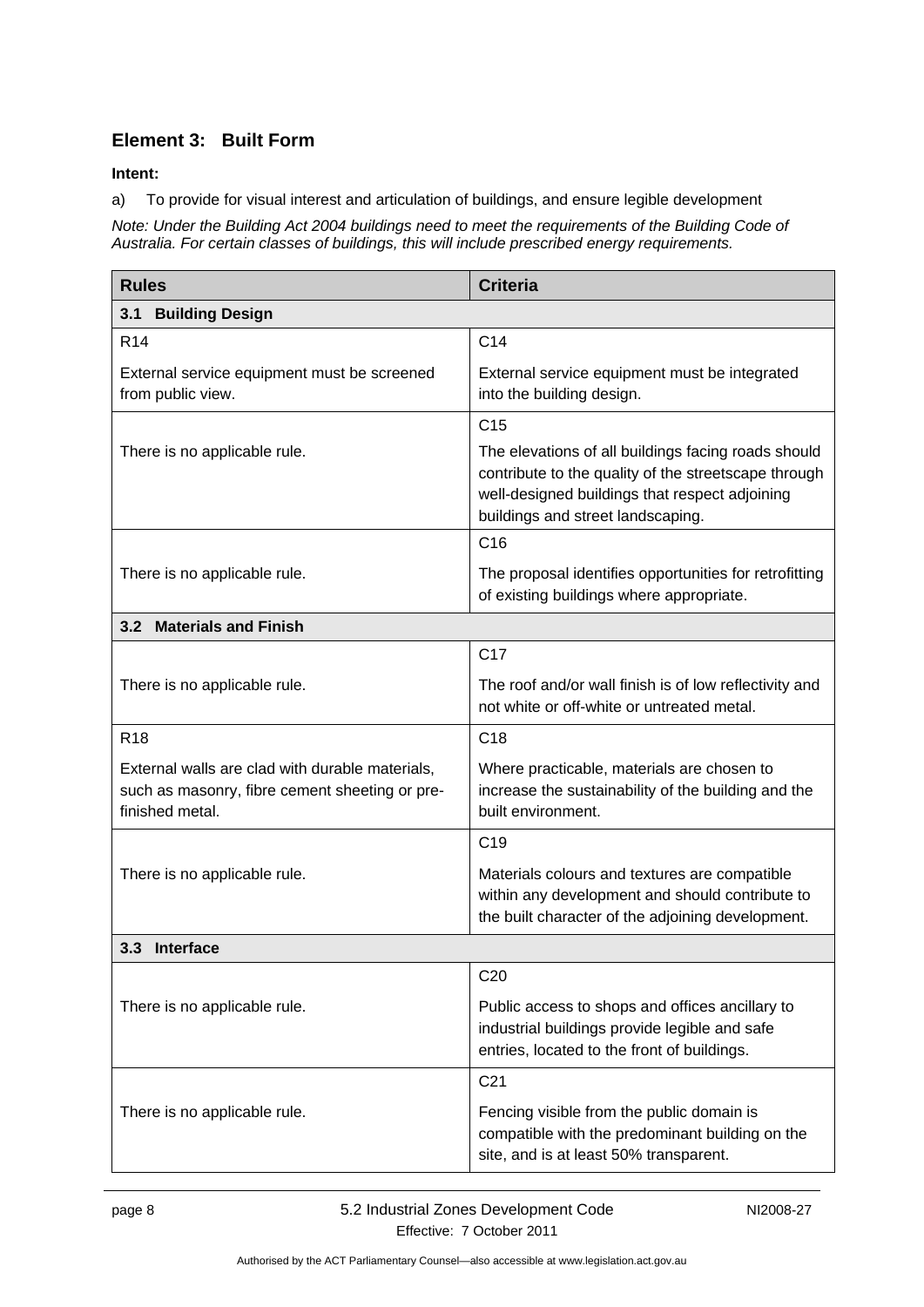<span id="page-12-2"></span><span id="page-12-1"></span><span id="page-12-0"></span>

| <b>Rules</b>                                                                | <b>Criteria</b>                                                                                                                  |  |
|-----------------------------------------------------------------------------|----------------------------------------------------------------------------------------------------------------------------------|--|
| 3.4 Crime Prevention Through Environmental Design                           |                                                                                                                                  |  |
|                                                                             | C <sub>22</sub>                                                                                                                  |  |
| There is no applicable rule.                                                | The development meets the requirements of the<br>Crime Prevention Through Environmental Design<br>General Code.                  |  |
| 3.5 Access and Mobility                                                     |                                                                                                                                  |  |
|                                                                             | C <sub>23</sub>                                                                                                                  |  |
| There is no applicable rule.                                                | The development meets the requirements of the<br>Access and Mobility General Code.                                               |  |
| <b>Location Requirements for Community and Recreation Facilities</b><br>3.6 |                                                                                                                                  |  |
|                                                                             | C <sub>23A</sub>                                                                                                                 |  |
| There is no applicable rule.                                                | The development meets the requirements of the<br><b>Community and Recreation Facilities Location</b><br>Guidelines General Code. |  |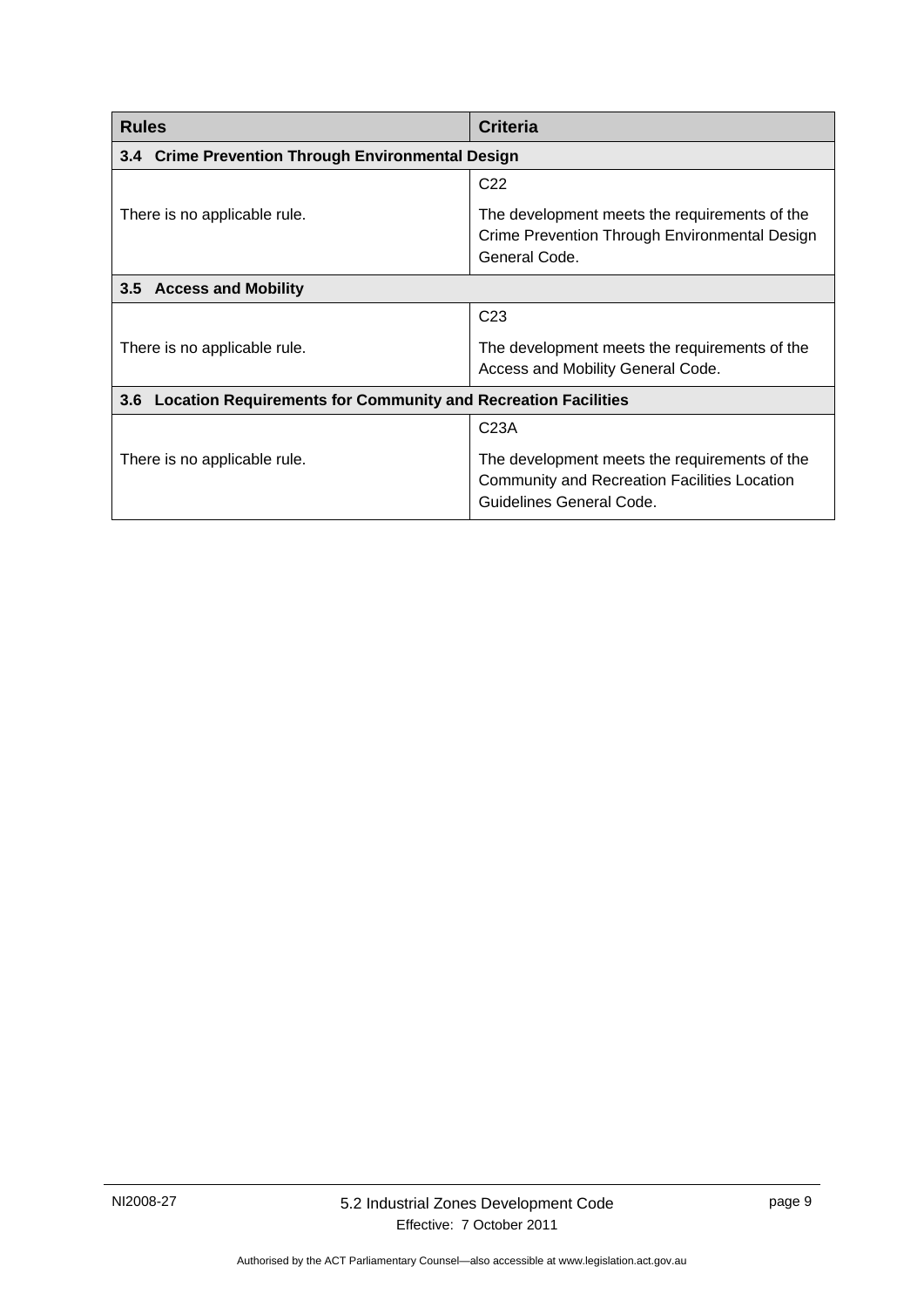# **Element 4: Parking and Site Access**

#### <span id="page-13-1"></span>**Intent:**

a) To provide for safe and efficient access, circulation and parking facilities for vehicles and pedestrians

<span id="page-13-3"></span><span id="page-13-2"></span><span id="page-13-0"></span>

| <b>Rules</b>                                                                                                                                                     | <b>Criteria</b>                                                                                                                                             |  |
|------------------------------------------------------------------------------------------------------------------------------------------------------------------|-------------------------------------------------------------------------------------------------------------------------------------------------------------|--|
| 4.1 Vehicle Access and Parking                                                                                                                                   |                                                                                                                                                             |  |
|                                                                                                                                                                  | C <sub>24</sub>                                                                                                                                             |  |
| There is no applicable rule.                                                                                                                                     | Driveways and pedestrian entrances to the site<br>are clearly visible from the front site boundary.                                                         |  |
| R <sub>25</sub>                                                                                                                                                  | C <sub>25</sub>                                                                                                                                             |  |
| No direct vehicular access to Canberra Avenue,<br>the Monaro Highway and Flemington Road. Any<br>vehicular access to individual blocks is via a<br>service road. | It must be demonstrated that safe and efficient<br>traffic movement along the major roads is<br>maintained.                                                 |  |
| R <sub>26</sub>                                                                                                                                                  | C <sub>26</sub>                                                                                                                                             |  |
| Loading docks or vehicular entries to buildings<br>are not provided on the street frontages of<br>buildings.                                                     | Loading docks and building entries do not<br>dominate the street frontage or conflict with<br>parking and pedestrian movements in front of the<br>building. |  |
|                                                                                                                                                                  | C <sub>27</sub>                                                                                                                                             |  |
| There is no applicable rule.                                                                                                                                     | Parking and vehicular access must comply with<br>the requirements of the Parking and Vehicular<br>Access General Code.                                      |  |
| <b>R28</b>                                                                                                                                                       | C <sub>28</sub>                                                                                                                                             |  |
| Parking facilities are located behind the minimum<br>front setback but forward of any onsite activity.                                                           | The location of car-parking areas maximises<br>opportunities for passive surveillance from areas<br>within and adjacent to the site.                        |  |
|                                                                                                                                                                  | C <sub>29</sub>                                                                                                                                             |  |
| There is no applicable rule.                                                                                                                                     | Where applicable, bicycle parking complies with<br>the requirements of the Bicycle Parking General<br>Code.                                                 |  |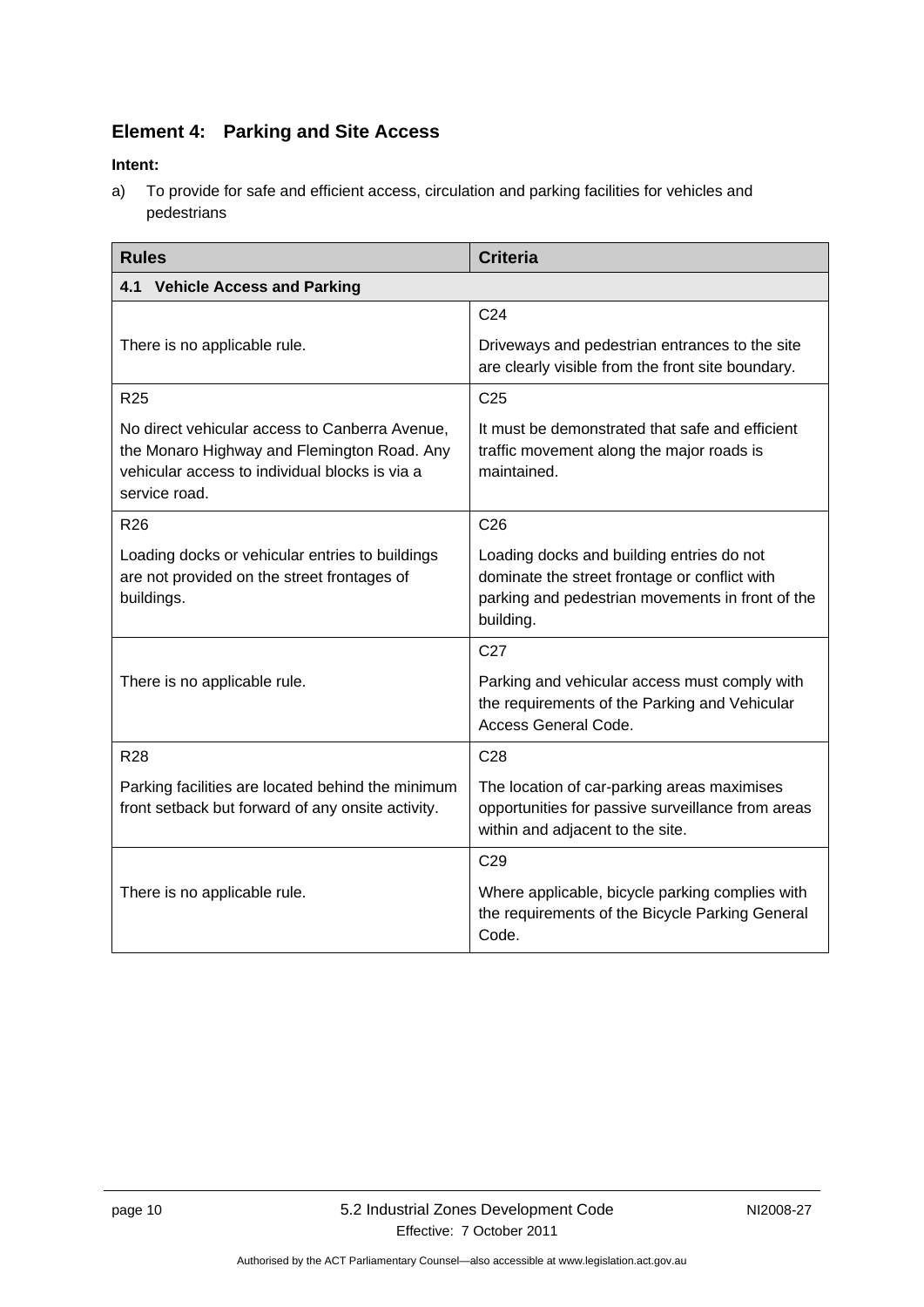<span id="page-14-1"></span><span id="page-14-0"></span>

| <b>Rules</b>                                                                                                                                                         | <b>Criteria</b>                                                                                                                                                                                                               |
|----------------------------------------------------------------------------------------------------------------------------------------------------------------------|-------------------------------------------------------------------------------------------------------------------------------------------------------------------------------------------------------------------------------|
| 4.2 Service Access and Delivery                                                                                                                                      |                                                                                                                                                                                                                               |
| R <sub>30</sub>                                                                                                                                                      | C <sub>30</sub>                                                                                                                                                                                                               |
| Provision is made onsite for the loading and<br>unloading of vehicles, with adequate<br>manoeuvring space so that vehicles can enter                                 | Provision is made for associated loading and<br>unloading of goods which complies with all of the<br>following:                                                                                                               |
| and leave the site travelling in a forward direction.<br>Note: Loading/unloading and associated manoeuvring areas<br>is in addition to minimum parking requirements. | a)<br>demonstrates adequate justification for the<br>proposed arrangements when not entering<br>and exiting in a forward direction                                                                                            |
|                                                                                                                                                                      | does not unreasonably compromise the<br>b)<br>safety of pedestrian and traffic movement<br>and operation of any adjoining facilities such<br>as road, cycleway or pedestrian pathway,<br>and on-street and off-street parking |
|                                                                                                                                                                      | provides adequate space for the<br>C)<br>manoeuvring of vehicles                                                                                                                                                              |
|                                                                                                                                                                      | is endorsed by the Department of Territory<br>d)<br>and Municipal Services.                                                                                                                                                   |

### **Element 5: Amenity**

#### **Intent:**

a) To provide for a high level of amenity through consideration of personal safety, landscaping and visual impact

| <b>Rules</b>                 | <b>Criteria</b>                                                                                                                                                                                                    |  |
|------------------------------|--------------------------------------------------------------------------------------------------------------------------------------------------------------------------------------------------------------------|--|
| Landscape<br>5.1             |                                                                                                                                                                                                                    |  |
|                              | C31                                                                                                                                                                                                                |  |
| There is no applicable rule. | The minimum setback area includes landscaping,<br>comprising advanced trees and shrubs, in order<br>to minimise the visual impacts of buildings, car-<br>parking areas, and plant and materials stored on<br>site. |  |
|                              | C <sub>32</sub>                                                                                                                                                                                                    |  |
| There is no applicable rule. | Tree planting to parking areas are positioned to<br>provide shade to such areas and to soften the<br>visual impact of such areas.                                                                                  |  |
| 5.2 Noise                    |                                                                                                                                                                                                                    |  |
|                              | C <sub>33</sub>                                                                                                                                                                                                    |  |
| There is no applicable rule. | Where the proposed use is adjacent to, or is, a<br>noise producing activity, noise attenuation<br>measures are utilised to protect the amenity of<br>the area and promote compatibility of uses.                   |  |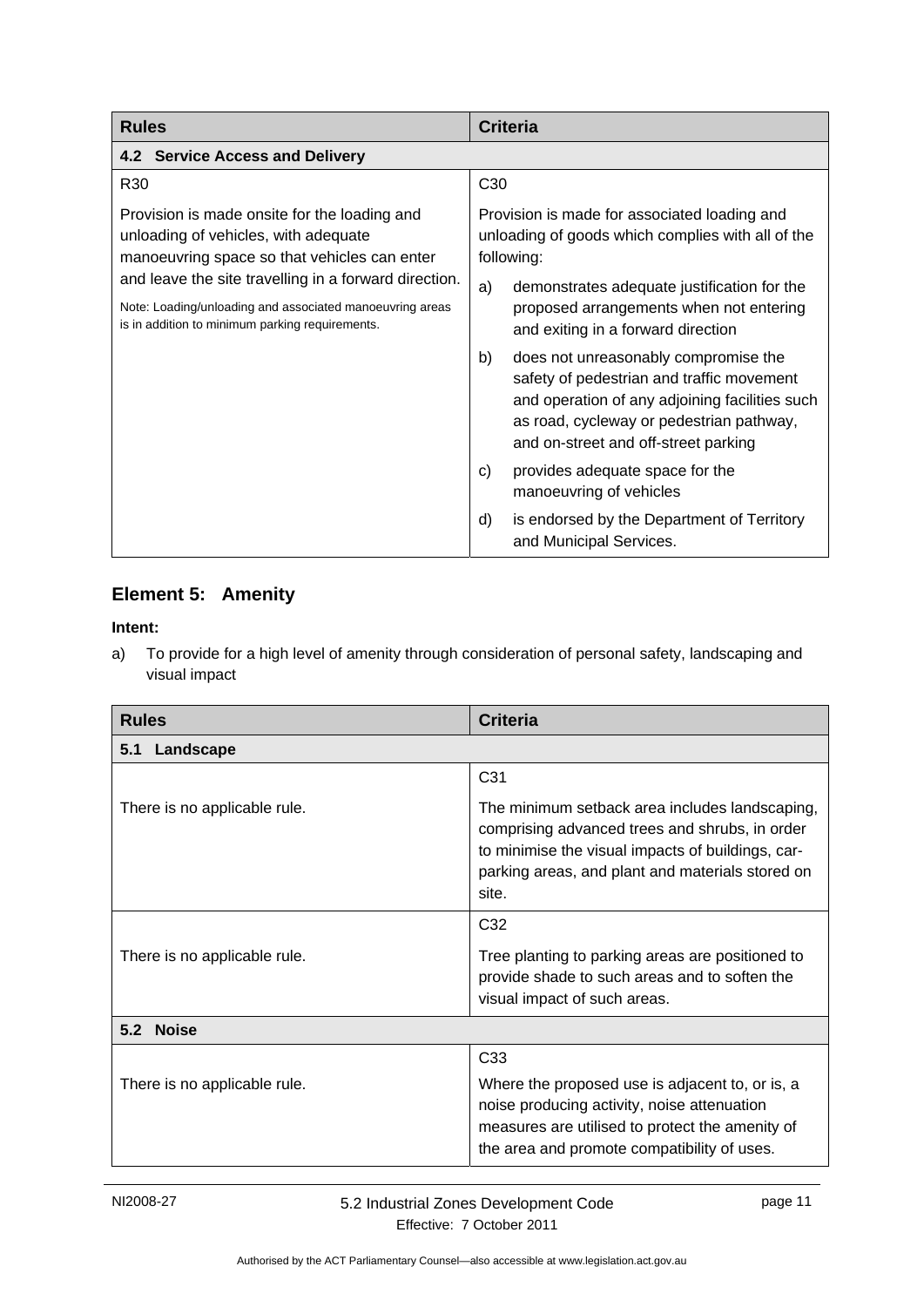<span id="page-15-2"></span><span id="page-15-1"></span><span id="page-15-0"></span>

| <b>Rules</b>                                                                                                                                                                                                             | <b>Criteria</b>                                                                                                                                                                                         |
|--------------------------------------------------------------------------------------------------------------------------------------------------------------------------------------------------------------------------|---------------------------------------------------------------------------------------------------------------------------------------------------------------------------------------------------------|
| R34                                                                                                                                                                                                                      | C34                                                                                                                                                                                                     |
| A Noise Management Plan, prepared by an<br>accredited acoustic specialist who is a member of<br>the Australian Acoustical Society, endorsed by<br>Environment Protection is provided for the<br>following uses:<br>-club | If an endorsed Noise Management Plan is not<br>provided, the application will be referred to the<br>relevant agency in accordance with the<br>requirements of the Planning and Development<br>Act 2007. |
| -drink establishment<br>-hotel                                                                                                                                                                                           |                                                                                                                                                                                                         |
| -industry (except light industry)<br>-indoor entertainment facility<br>-restaurant                                                                                                                                       |                                                                                                                                                                                                         |
| The Noise Management Plan details the design,<br>siting and construction methods, which will be<br>used to minimise the impact of noise on<br>neighbours.                                                                |                                                                                                                                                                                                         |
| 5.3<br>Lighting                                                                                                                                                                                                          |                                                                                                                                                                                                         |
| R35                                                                                                                                                                                                                      | C <sub>35</sub>                                                                                                                                                                                         |
| External lighting is provided to building frontages,<br>to all pathways, roads/laneways and car parking<br>areas in accordance with Australian Standard<br>1158.1.3 Pedestrian Lighting.                                 | External lighting is provided in accordance with<br>the ACT Crime Prevention and Urban Design<br>General Code.                                                                                          |
| R36                                                                                                                                                                                                                      | C36                                                                                                                                                                                                     |
| All external lighting provided is in accordance<br>with AS 4282 Control of the Obtrusive Effects of<br>Outdoor Lighting.                                                                                                 | All lighting, including security and car park<br>lighting, is designed to minimise light spill                                                                                                          |
| 5.4 Signs                                                                                                                                                                                                                |                                                                                                                                                                                                         |
|                                                                                                                                                                                                                          | C37                                                                                                                                                                                                     |
| There is no applicable rule.                                                                                                                                                                                             | Signs must comply with the Signs General Code.                                                                                                                                                          |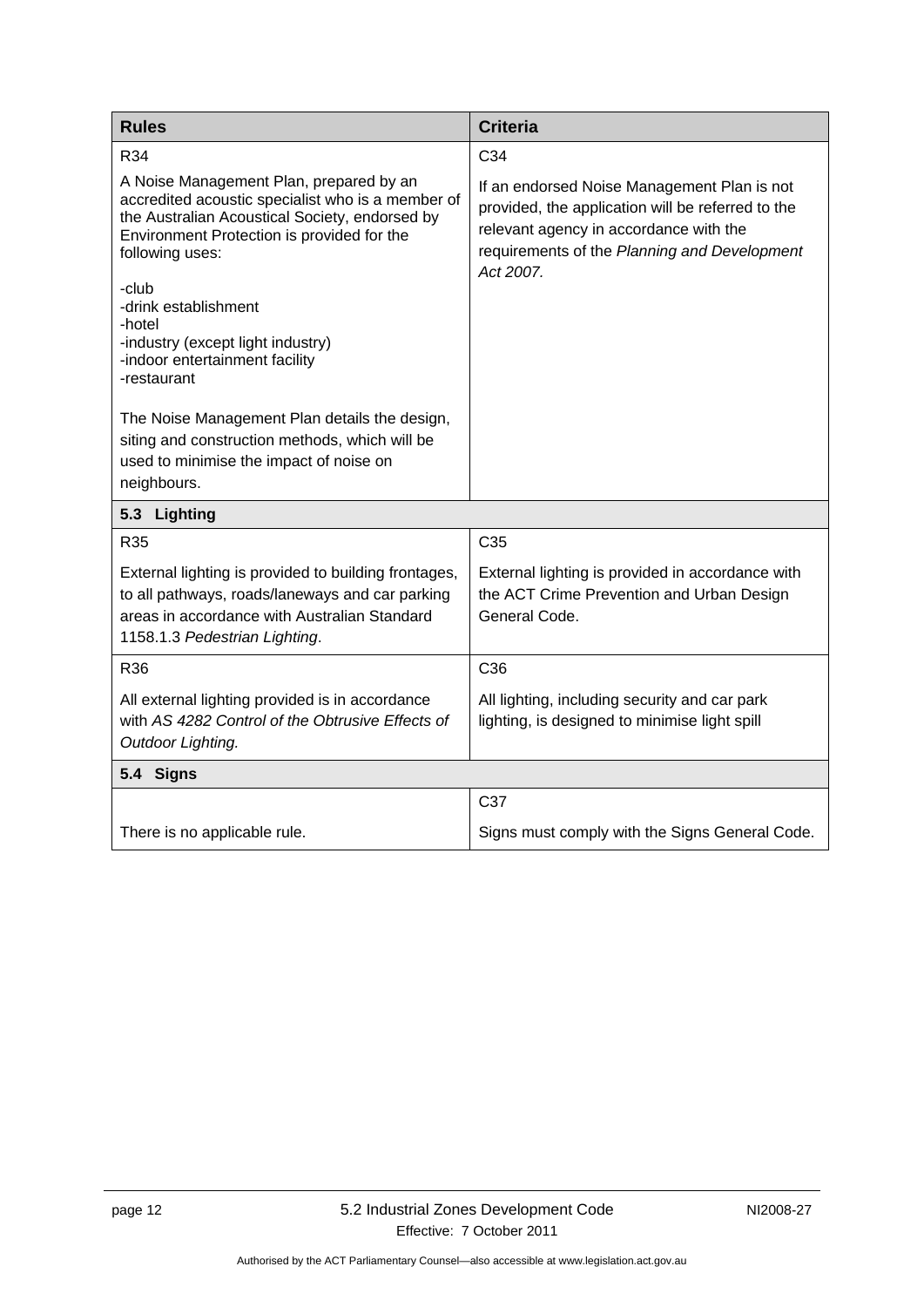### **Element 6: Environment**

#### **Intent:**

- a) To provide for the identification and mitigation of potential onsite and offsite environmental impacts of any development
- b) To enable the incorporation of alternative design options where necessary

<span id="page-16-2"></span><span id="page-16-1"></span><span id="page-16-0"></span>

| <b>Rules</b>                                                                                                                                                                                                                                                                                                                                                                                                               | <b>Criteria</b>                                                                                                                                                                                                                                                        |  |
|----------------------------------------------------------------------------------------------------------------------------------------------------------------------------------------------------------------------------------------------------------------------------------------------------------------------------------------------------------------------------------------------------------------------------|------------------------------------------------------------------------------------------------------------------------------------------------------------------------------------------------------------------------------------------------------------------------|--|
| 6.1<br>Water Sensitive Urban Design - Mains Water Consumption                                                                                                                                                                                                                                                                                                                                                              |                                                                                                                                                                                                                                                                        |  |
| Note: Refer to the Water Ways: Water Sensitive Urban Design General Code for more information on Water Sensitive Urban<br>Design                                                                                                                                                                                                                                                                                           |                                                                                                                                                                                                                                                                        |  |
| R38                                                                                                                                                                                                                                                                                                                                                                                                                        | C38                                                                                                                                                                                                                                                                    |  |
| Evidence is provided that shows the development<br>achieves a minimum 40% reduction in mains<br>water consumption compared to an equivalent<br>development constructed in 2003 using the<br>ACTPLA on-line assessment tool or another tool<br>as included in the Water Ways: Water Sensitive<br>Urban Design General Code. The 40% target is<br>met without any reliance on landscaping<br>measures to reduce consumption. | This is a mandatory requirement. There is no<br>applicable criterion.                                                                                                                                                                                                  |  |
| This requirement does not apply for extensions<br>with an increase in the combined roof area,<br>driveway, car manoeuvring areas and car parking<br>areas of less than 25% of the original area.                                                                                                                                                                                                                           |                                                                                                                                                                                                                                                                        |  |
| 6.2 Water Sensitive Urban Design - Stormwater Quality                                                                                                                                                                                                                                                                                                                                                                      |                                                                                                                                                                                                                                                                        |  |
| Note: Refer to the Water Ways: Water Sensitive Urban Design General Code for more information on Water Sensitive Urban<br>Design                                                                                                                                                                                                                                                                                           |                                                                                                                                                                                                                                                                        |  |
| R39                                                                                                                                                                                                                                                                                                                                                                                                                        | C39                                                                                                                                                                                                                                                                    |  |
| All sites of size greater than $2,000m^2$ need to<br>provide evidence of stormwater storage greater<br>than or equal to the volume of 1.4kL per 100m <sup>2</sup> of<br>impervious area and release over a period of 1 to<br>3 days. 50% of the volume of rainwater tanks with<br>a toilet connection may be regarded as<br>contributing towards this requirement.                                                         | Evidence is provided that demonstrates that for<br>all sites of size greater than $2,000m^2$ , a reduction<br>of 1-in-3 month stormwater peak run off flow to<br>pre-development levels with release of captured<br>flow over a period of 1 to 3 days can be achieved. |  |
| This requirement does not apply for extensions<br>with an increase in the combined roof area,<br>driveway, car manoeuvring areas and car parking<br>areas of less than 25% of the original area.                                                                                                                                                                                                                           | This requirement does not apply for extensions<br>with an increase in the combined roof area,<br>driveway, car manoeuvring areas and car parking<br>areas of less than 25% of the original area.                                                                       |  |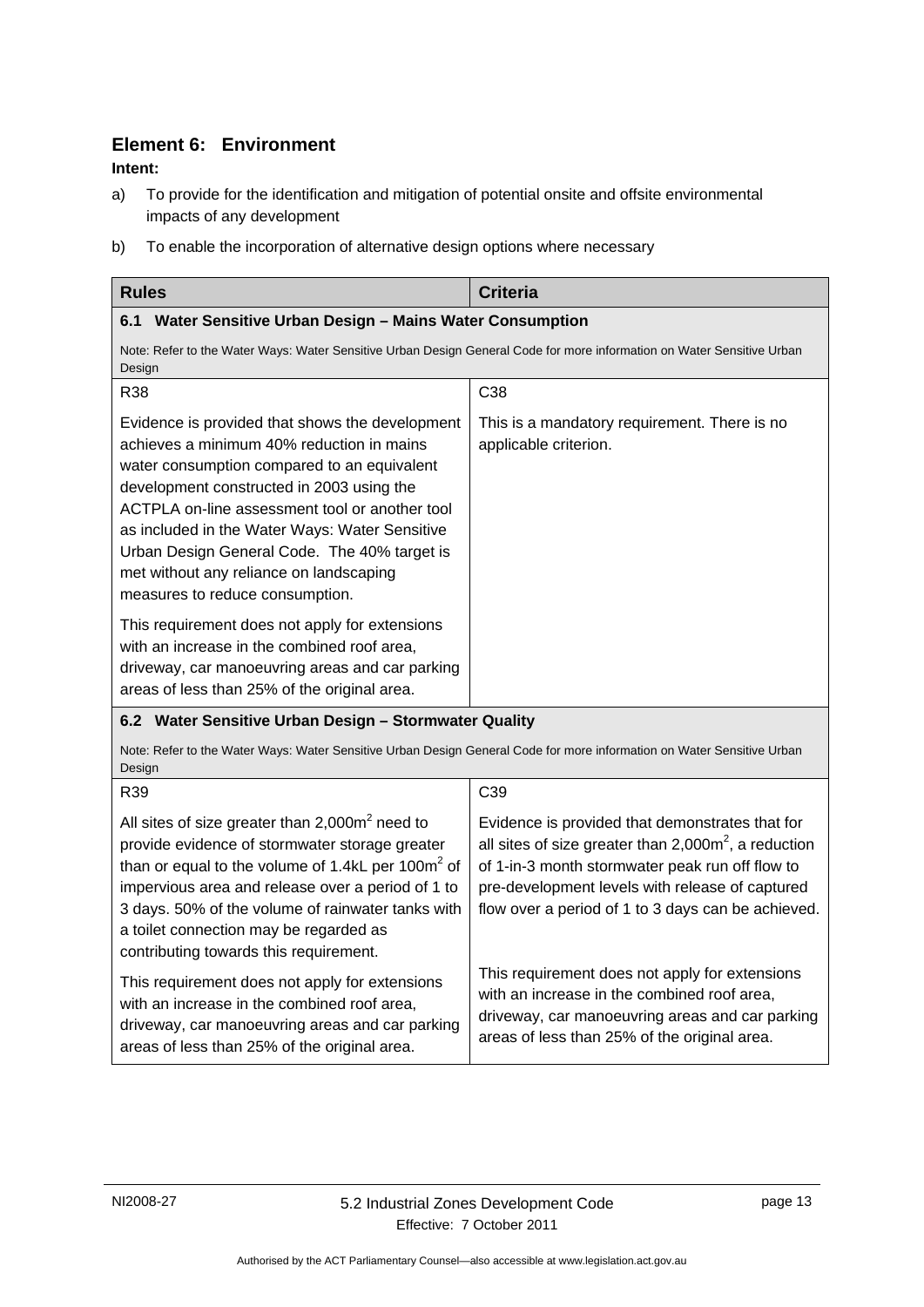<span id="page-17-2"></span><span id="page-17-1"></span><span id="page-17-0"></span>

| <b>Rules</b>                                                                                                                                                                                                             | <b>Criteria</b>                                                                                                                                                                                                                                                            |  |
|--------------------------------------------------------------------------------------------------------------------------------------------------------------------------------------------------------------------------|----------------------------------------------------------------------------------------------------------------------------------------------------------------------------------------------------------------------------------------------------------------------------|--|
| R40                                                                                                                                                                                                                      | C40                                                                                                                                                                                                                                                                        |  |
| Sites of size greater than 5,000m <sup>2</sup> need to<br>provide evidence showing a reduction in average<br>annual stormwater pollutant export load of:                                                                 | Sites of size greater than $5,000m^2$ need to<br>provide evidence showing a reduction in average<br>annual stormwater pollutant export load of:                                                                                                                            |  |
| suspended solids by 60%<br>a)                                                                                                                                                                                            | suspended solids by 60%<br>a)                                                                                                                                                                                                                                              |  |
| total phosphorous by 45%<br>b)                                                                                                                                                                                           | total phosphorous by 45%<br>b)                                                                                                                                                                                                                                             |  |
| total nitrogen by 40%<br>c)                                                                                                                                                                                              | total nitrogen by 40%<br>c)                                                                                                                                                                                                                                                |  |
| compared to an urban catchment with no water<br>quality management controls, using the MUSIC<br>model to demonstrate compliance.                                                                                         | compared to an urban catchment with no water<br>quality management controls, using any other<br>method.                                                                                                                                                                    |  |
| This requirement does not apply for extensions<br>with an increase in the combined roof area,<br>driveway, car manoeuvring areas and car parking<br>areas of less than 25% of the original area.                         | This requirement does not apply for extensions<br>with an increase in the combined roof area,<br>driveway, car manoeuvring areas and car parking<br>areas of less than 25% of the original area.                                                                           |  |
| 6.3 Water Sensitive Urban Design - Stormwater Quantity                                                                                                                                                                   |                                                                                                                                                                                                                                                                            |  |
| Note: Refer to the Water Ways: Water Sensitive Urban Design General Code for more information on Water Sensitive Urban<br>Design                                                                                         |                                                                                                                                                                                                                                                                            |  |
| R41                                                                                                                                                                                                                      | C41                                                                                                                                                                                                                                                                        |  |
| All sites of size greater than $2,000m^2$ and subject<br>to redevelopment need to ensure that the<br>capacity of the existing pipe (minor) stormwater                                                                    | Evidence is provided by a suitably qualified<br>person that shows that for all sites of size greater<br>than $2,000m^2$ and subject to redevelopment                                                                                                                       |  |
| connection to the site is not exceeded in the 1-in-                                                                                                                                                                      | <b>EITHER</b>                                                                                                                                                                                                                                                              |  |
| 10 year storm event.<br>All sites of size greater than $2,000\,\text{m}^2$ and subject<br>to redevelopment need to ensure that the<br>capacity of the existing overland (major)                                          | a reduction of 1-in-5 year and 1-in-100 year<br>stormwater peak run off flow to pre-development<br>levels. See WaterWays General Code for more<br>detail.                                                                                                                  |  |
| stormwater system to the site is not exceeded in<br>the 1-in-100 year storm event.                                                                                                                                       | <b>OR</b>                                                                                                                                                                                                                                                                  |  |
|                                                                                                                                                                                                                          | That the capacity of the downstream piped<br>stormwater system to its outlet with an open<br>channel is not exceeded in the 1-in-10 year storm<br>event.                                                                                                                   |  |
| For estate and multiple block developments<br>larger than 5000 $m^2$ , retardation of stormwater to<br>meet the above requirements are to be met at the<br>estate scale rather than by measures on<br>individual blocks. | For estate and multiple block developments<br>larger than 5000 $m^2$ , retardation of stormwater to<br>meet the above requirements are to be met at the<br>estate scale unless it can be demonstrated that<br>this is less feasible than measures on individual<br>blocks. |  |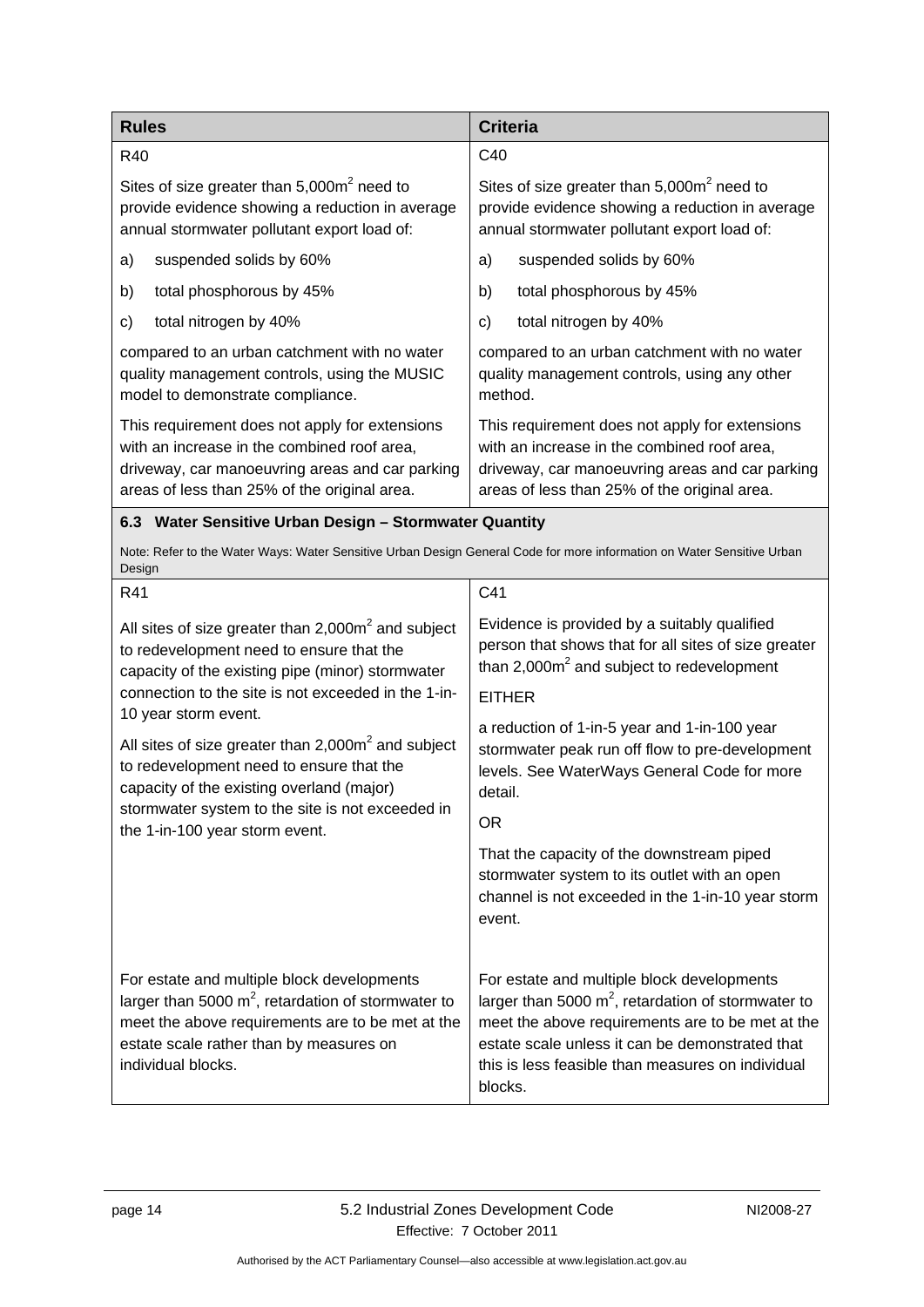<span id="page-18-0"></span>

| <b>Rules</b>                                                                                                                                                                                                                                                                                                                                                                                                                                   | <b>Criteria</b>                                                                                                                                                                                                                                                                                 |
|------------------------------------------------------------------------------------------------------------------------------------------------------------------------------------------------------------------------------------------------------------------------------------------------------------------------------------------------------------------------------------------------------------------------------------------------|-------------------------------------------------------------------------------------------------------------------------------------------------------------------------------------------------------------------------------------------------------------------------------------------------|
| 6.4 Heritage                                                                                                                                                                                                                                                                                                                                                                                                                                   |                                                                                                                                                                                                                                                                                                 |
| R42                                                                                                                                                                                                                                                                                                                                                                                                                                            | C42                                                                                                                                                                                                                                                                                             |
| In accordance with section 148 of the Planning<br>and Development Act 2007, applications for<br>development on land or buildings subject to<br>interim or full heritage registration are to be<br>accompanied by advice from the Heritage<br>Council stating that the development meets the<br>requirements of the Heritage Act 2004.                                                                                                          | If advice from the Heritage Council is required,<br>but not provided, then the application will be<br>referred to the Heritage Council in accordance<br>with the requirements of the Planning and<br>Development Act 2007.                                                                      |
| 6.5<br><b>Contamination</b>                                                                                                                                                                                                                                                                                                                                                                                                                    |                                                                                                                                                                                                                                                                                                 |
| R43                                                                                                                                                                                                                                                                                                                                                                                                                                            | C43                                                                                                                                                                                                                                                                                             |
| A statement is provided that the potential for land<br>contamination has been assessed in accordance<br>with the ACT Government Strategic Plan -<br>Contaminated Sites Management 1995 and the<br><b>ACT Environment Protection Authority</b><br><b>Contaminated Sites Environmental Protection</b><br>Policy 2000, and it is demonstrated that the land<br>is suitable for the proposed development.                                          | If a statement that the site has been assessed is<br>not provided, the application will be referred to<br>the relevant agency in accordance with the<br>requirements of the Planning and Development<br>Act 2007.                                                                               |
| 6.6<br><b>Trees</b>                                                                                                                                                                                                                                                                                                                                                                                                                            |                                                                                                                                                                                                                                                                                                 |
| R44                                                                                                                                                                                                                                                                                                                                                                                                                                            | C44                                                                                                                                                                                                                                                                                             |
| In accordance with section 148 of the Planning<br>and Development Act 2007, where the<br>development requires groundwork within the tree<br>protection zone of a protected tree, or is likely to<br>cause damage to or removal of, any protected<br>trees, the application must be accompanied by a<br>tree management plan approved under the Tree<br>Protection Act 2005.<br>Note: "Protected tree" is defined under the Tree Protection Act | If an approved tree management plan is required,<br>but not provided, then a draft tree management<br>plan must be provided with the application. The<br>draft plan will be referred to the relevant agency<br>in accordance with the requirements of the<br>Planning and Development Act 2007. |
| 2005.                                                                                                                                                                                                                                                                                                                                                                                                                                          |                                                                                                                                                                                                                                                                                                 |
| R45                                                                                                                                                                                                                                                                                                                                                                                                                                            | C45                                                                                                                                                                                                                                                                                             |
| Trees on development sites are removed only<br>with the prior agreement in writing of the<br>Territory.                                                                                                                                                                                                                                                                                                                                        | Retained trees are protected and maintained<br>during construction to the satisfaction of the<br>Territory.                                                                                                                                                                                     |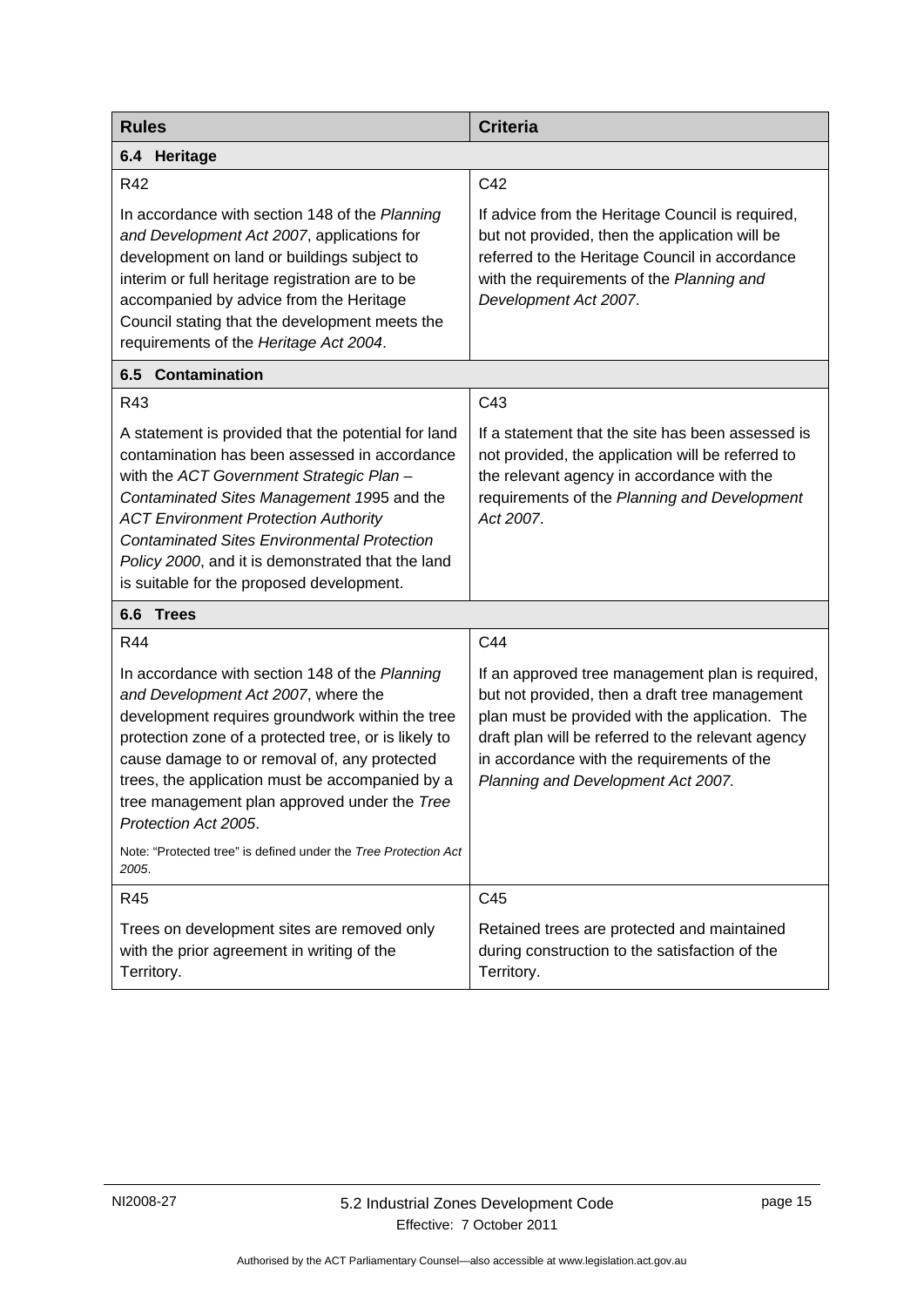<span id="page-19-2"></span><span id="page-19-1"></span><span id="page-19-0"></span>

| <b>Rules</b>                                                                                                                                                                                                                                                                                                                                                 | <b>Criteria</b>                                                                                                                                                                                                                                                                       |
|--------------------------------------------------------------------------------------------------------------------------------------------------------------------------------------------------------------------------------------------------------------------------------------------------------------------------------------------------------------|---------------------------------------------------------------------------------------------------------------------------------------------------------------------------------------------------------------------------------------------------------------------------------------|
| 6.7 Hazardous Material                                                                                                                                                                                                                                                                                                                                       |                                                                                                                                                                                                                                                                                       |
| <b>R46</b>                                                                                                                                                                                                                                                                                                                                                   | C46                                                                                                                                                                                                                                                                                   |
| For the demolition of multi-unit housing (including<br>garages and carports) constructed* prior to 1985,<br>and Commercial / Industrial premises constructed<br>prior to 2005, a Hazardous Materials Survey<br>(including an asbestos survey) is carried out and<br>signed by an appropriately licensed person and is<br>endorsed by Environment Protection. | If an endorsed hazardous material survey is<br>required however evidence of an endorsed<br>hazardous materials survey is not provided, the<br>application will be referred to the relevant agency<br>in accordance with the requirements of the<br>Planning and Development Act 2007. |
| The Survey is provided and covers the disposal<br>of hazardous materials, showing that:                                                                                                                                                                                                                                                                      |                                                                                                                                                                                                                                                                                       |
| a) Hazardous material disposal (including<br>asbestos) is to be at a licensed disposal facility in<br>the ACT                                                                                                                                                                                                                                                |                                                                                                                                                                                                                                                                                       |
| b) If hazardous materials are to be transported for<br>disposal interstate, approval from the<br>Environment Protection Authority is obtained prior<br>to removal of material from the site                                                                                                                                                                  |                                                                                                                                                                                                                                                                                       |
| c) An appropriately licensed contractor is<br>engaged for the removal and transport of all<br>hazardous materials (including asbestos) present<br>at the site.                                                                                                                                                                                               |                                                                                                                                                                                                                                                                                       |
| * construction date means the date when the<br>Certificate of Occupancy was issued                                                                                                                                                                                                                                                                           |                                                                                                                                                                                                                                                                                       |
| <b>6.8 Excavation</b>                                                                                                                                                                                                                                                                                                                                        |                                                                                                                                                                                                                                                                                       |
|                                                                                                                                                                                                                                                                                                                                                              | C47                                                                                                                                                                                                                                                                                   |
| There is no applicable rule.                                                                                                                                                                                                                                                                                                                                 | Onsite cut and fill is minimised and managed to<br>ameliorate negative off site impacts.                                                                                                                                                                                              |
| <b>Erosion and Sediment Control</b><br>6.9                                                                                                                                                                                                                                                                                                                   |                                                                                                                                                                                                                                                                                       |
| <b>R48</b>                                                                                                                                                                                                                                                                                                                                                   | C48                                                                                                                                                                                                                                                                                   |
| For sites less than 0.3 of a hectare, a plan is<br>provided to demonstrate that the development<br>complies with the ACT Environment Protection<br>Authority, Environment Protection Guidelines for<br>Construction and Land Development in the ACT,<br>August 2007.                                                                                         | If a plan is not provided, the application will be<br>referred to the relevant agency in accordance<br>with the requirements of the Planning and<br>Development Act 2007.                                                                                                             |
| R49                                                                                                                                                                                                                                                                                                                                                          | C49                                                                                                                                                                                                                                                                                   |
| For development on a site greater than 0.3 of a<br>hectare, the application is accompanied by an<br>Erosion and Sediment Control Plan endorsed by<br><b>ACT Environment Protection.</b>                                                                                                                                                                      | If an endorsed Sediment and Erosion Control<br>Plan is not provided the application will be<br>referred to the relevant agency in accordance<br>with the requirements of the Planning and<br>Development Act 2007.                                                                    |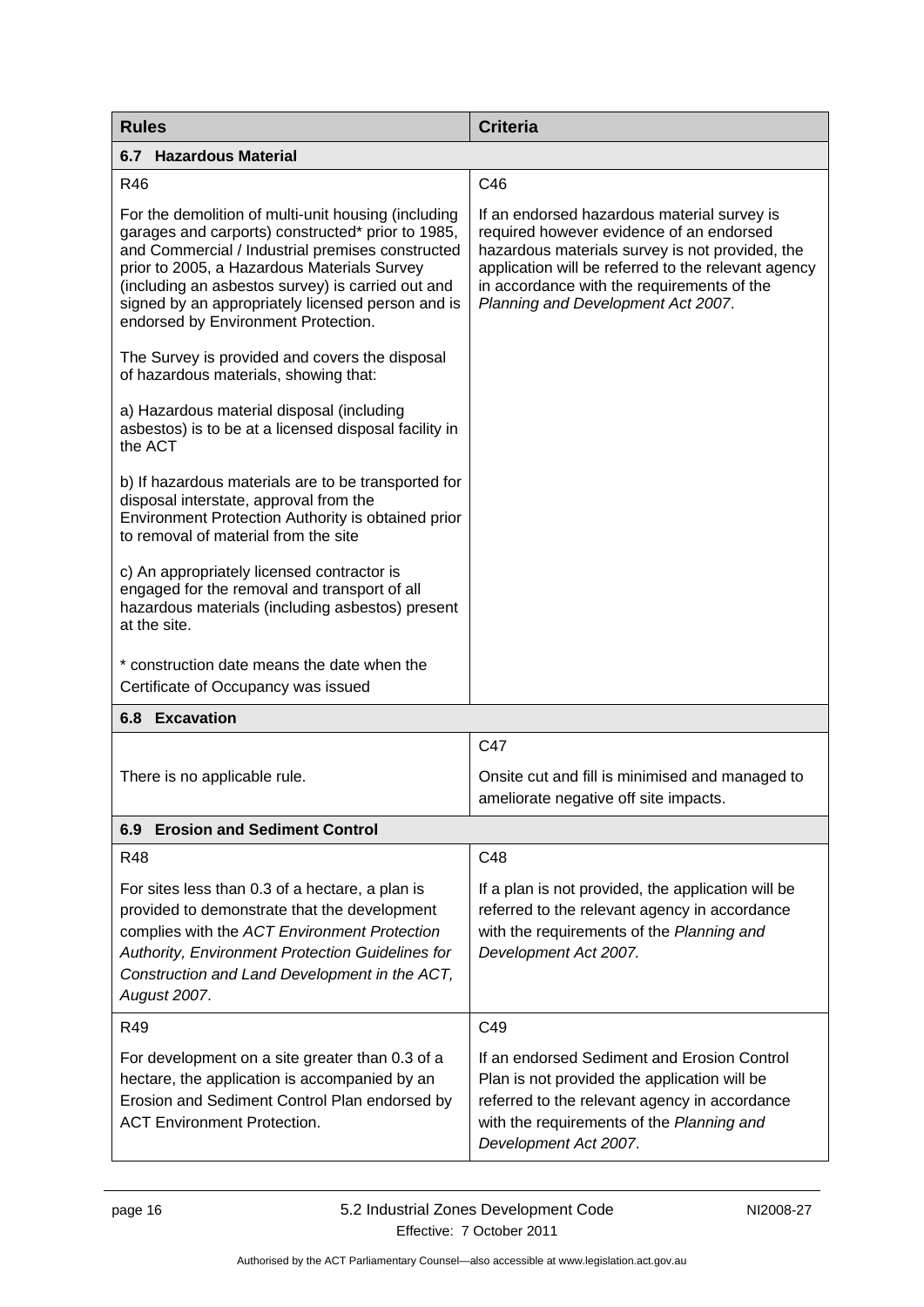### <span id="page-20-0"></span>**Element 7: Services**

#### **Intent:**

a) To provide for all necessary onsite services required for the construction and operation stages of the proposed use, to the satisfaction of the relevant authority

<span id="page-20-2"></span><span id="page-20-1"></span>

| <b>Rules</b>                                                                                                                                                                                                                                                                                                                                                                                                                        | <b>Criteria</b>                                                                                                                                                                                                               |
|-------------------------------------------------------------------------------------------------------------------------------------------------------------------------------------------------------------------------------------------------------------------------------------------------------------------------------------------------------------------------------------------------------------------------------------|-------------------------------------------------------------------------------------------------------------------------------------------------------------------------------------------------------------------------------|
| 7.1 Waste Management                                                                                                                                                                                                                                                                                                                                                                                                                |                                                                                                                                                                                                                               |
| <b>R50</b>                                                                                                                                                                                                                                                                                                                                                                                                                          | C <sub>50</sub>                                                                                                                                                                                                               |
| In accordance with section 148 of the Planning<br>and Development Act 2007, applications are to<br>be accompanied by a statement of compliance<br>from the Department of Territory and Municipal<br>Services stating that the waste facilities and<br>management associated with the development<br>are in accordance with the current version of the<br>Development Control Code for Best Practice<br>Waste Management in the ACT. | If a statement of compliance is not provided the<br>application will be referred to the Department of<br>Territory and Municipal Services in accordance<br>with the requirements of the Planning and<br>Development Act 2007. |
| 7.2 Utilities                                                                                                                                                                                                                                                                                                                                                                                                                       |                                                                                                                                                                                                                               |
| <b>R51</b>                                                                                                                                                                                                                                                                                                                                                                                                                          | C <sub>51</sub>                                                                                                                                                                                                               |
| A Statement of Compliance from each relevant<br>utility provider is provided, which confirms that<br>the location and nature of earthworks, utility<br>connections, proposed buildings, pavements and<br>landscape features comply with utility standards,<br>access provisions and asset clearance zones.<br>Note: Where there is a conflict between planning and utility                                                          | If a statement of endorsement is not provided the<br>application will be referred to the relevant agency<br>in accordance with the requirements of the<br>Planning and Development Act 2007.                                  |
| requirements, the utility requirements take precedence over<br>other provisions of this Code.                                                                                                                                                                                                                                                                                                                                       |                                                                                                                                                                                                                               |
| <b>Liquid Trade Waste</b><br>7.3                                                                                                                                                                                                                                                                                                                                                                                                    |                                                                                                                                                                                                                               |
| <b>R52</b>                                                                                                                                                                                                                                                                                                                                                                                                                          | C <sub>52</sub>                                                                                                                                                                                                               |
| A Statement of Compliance from the relevant<br>agency is provided, which confirms that the<br>discharge (or potential discharge by accident or<br>spillage) of non-domestic liquid waste to the<br>sewerage or stormwater networks complies with<br>utility standards and requirements.                                                                                                                                             | If a Statement of Compliance is not provided the<br>application will be referred to the relevant agency<br>in accordance with the requirements of the<br>Planning and Development Act 2007.                                   |
| 7.4 Waste Water                                                                                                                                                                                                                                                                                                                                                                                                                     |                                                                                                                                                                                                                               |
| R <sub>53</sub>                                                                                                                                                                                                                                                                                                                                                                                                                     | C <sub>53</sub>                                                                                                                                                                                                               |
| Subject to ACTEWAGL approval, all under cover<br>areas drain to the sewer.                                                                                                                                                                                                                                                                                                                                                          | This is a mandatory requirement. There is no<br>applicable criterion.                                                                                                                                                         |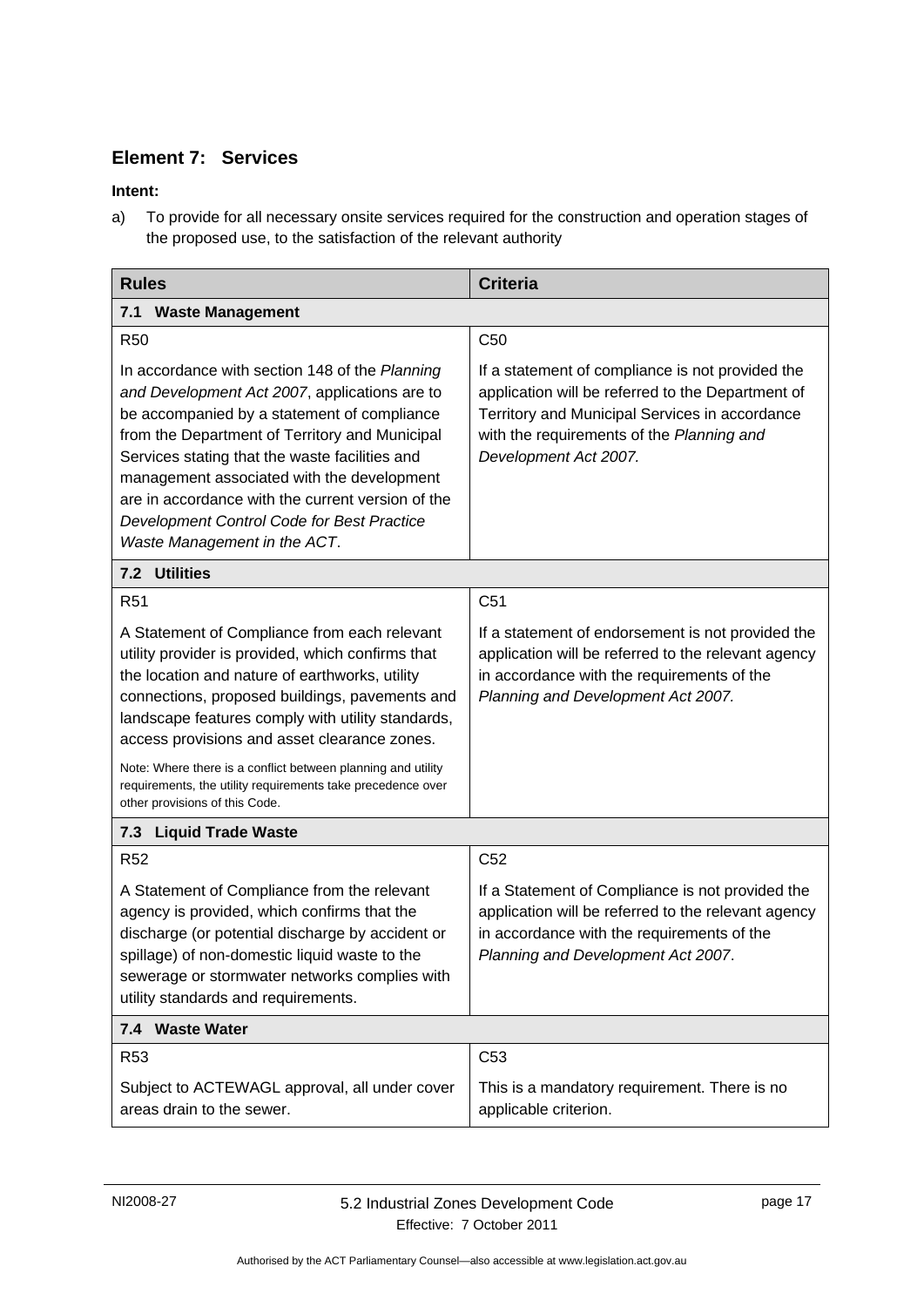| <b>Rules</b>                                                                                                                                                                                                                                                                                                                         | <b>Criteria</b>                                                                                                                                                                              |  |
|--------------------------------------------------------------------------------------------------------------------------------------------------------------------------------------------------------------------------------------------------------------------------------------------------------------------------------------|----------------------------------------------------------------------------------------------------------------------------------------------------------------------------------------------|--|
| 7.5 Storage                                                                                                                                                                                                                                                                                                                          |                                                                                                                                                                                              |  |
| <b>R54</b>                                                                                                                                                                                                                                                                                                                           | C <sub>54</sub>                                                                                                                                                                              |  |
| Outdoor storage areas are located behind the<br>building line and screened from view from any<br>road or other public area.                                                                                                                                                                                                          | Where the proposed use of the site requires open<br>areas for storage of goods and materials,<br>adequate provision is included in the design and<br>layout of the site.                     |  |
| <b>R55</b>                                                                                                                                                                                                                                                                                                                           |                                                                                                                                                                                              |  |
| Outdoor storage areas do not encroach on car-<br>parking areas, driveways or landscape areas                                                                                                                                                                                                                                         | This is a mandatory requirement. There is no<br>applicable criterion.                                                                                                                        |  |
| <b>Servicing and Site Management</b><br>7.6                                                                                                                                                                                                                                                                                          |                                                                                                                                                                                              |  |
| R <sub>56</sub>                                                                                                                                                                                                                                                                                                                      | C <sub>56</sub>                                                                                                                                                                              |  |
| In accordance with section 148 of the Planning<br>and Development Act 2007, applications is<br>accompanied by a statement of endorsement<br>from the relevant agency stating that the waste<br>facilities and management associated with the<br>development are in accordance with the Design<br>Standards for Urban Infrastructure. | If a statement of endorsement is not provided the<br>application will be referred to the relevant agency<br>in accordance with the requirements of the<br>Planning and Development Act 2007. |  |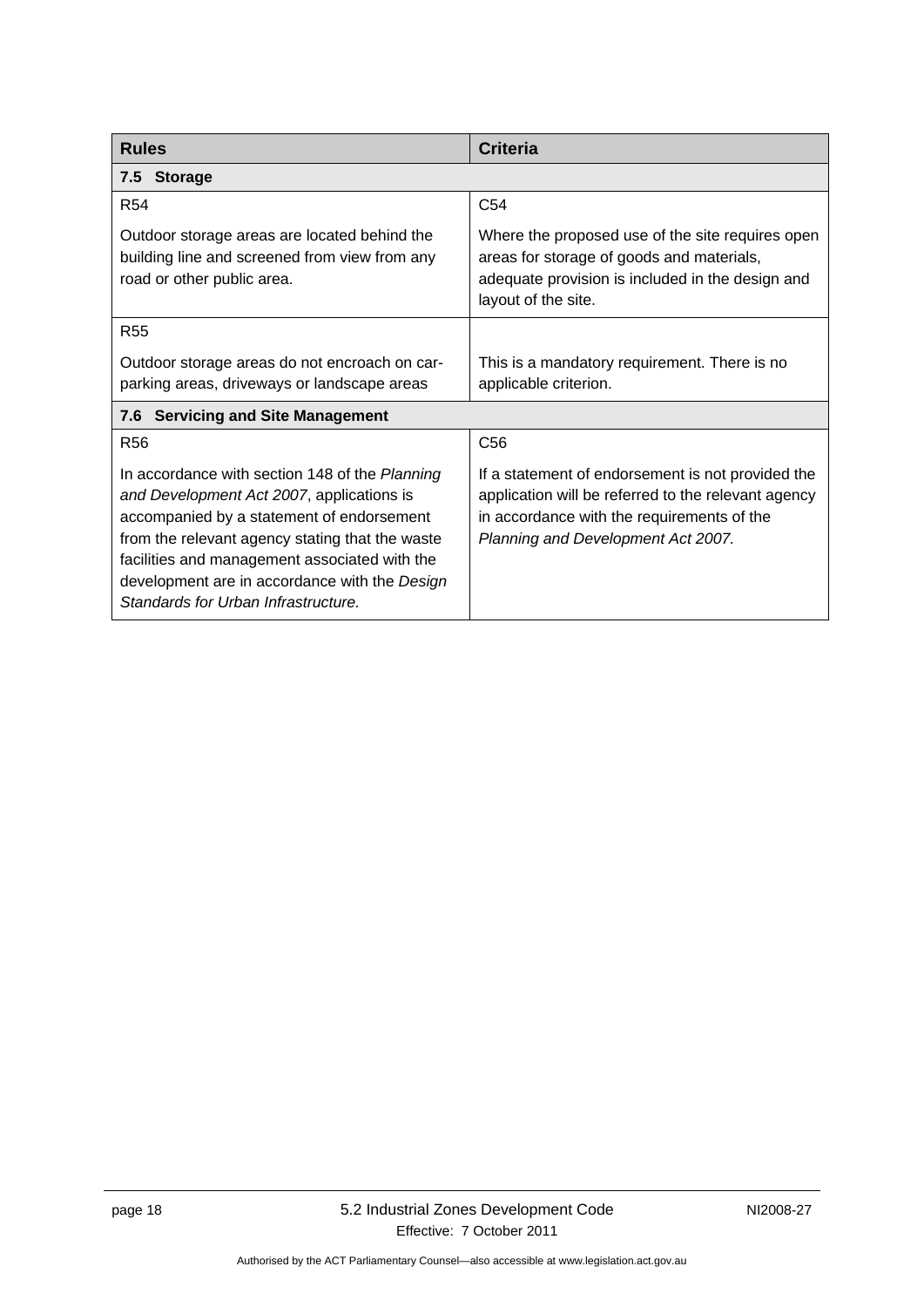# **Part C – Site Specific Controls**

<span id="page-22-0"></span>Part C provides additional specific controls for particular industrial areas or sites.

Part C(1) – Fyshwick and Griffith

### **Element 1: Restrictions on Use**

#### **Intent:**

<span id="page-22-1"></span>a) To provide for complementary commercial services to meet the needs of the Industrial Zones while protecting the viability of commercial centres through limited size and nature of uses

| <b>Rules</b>                                                                                                                                     | <b>Criteria</b>                                                       |
|--------------------------------------------------------------------------------------------------------------------------------------------------|-----------------------------------------------------------------------|
| Shops in West Fyshwick and Griffith Section 26 (part) (Figure 1)<br>1.1                                                                          |                                                                       |
| <b>R57</b>                                                                                                                                       |                                                                       |
| In West Fyshwick the maximum GFA limit per<br>shop is:                                                                                           | This is a mandatory requirement. There is no<br>applicable criterion. |
| 200 $m^2$ ; except for<br>a)                                                                                                                     |                                                                       |
| b)<br>Fyshwick Section 30 Block 18, where the<br>maximum GFA per shop used for the<br>display and sale of alcoholic beverages is<br>1200 $m^2$ . |                                                                       |

<span id="page-22-3"></span><span id="page-22-2"></span>

<span id="page-22-4"></span>**Figure 1 West Fyshwick and Griffith Section 26 (part)**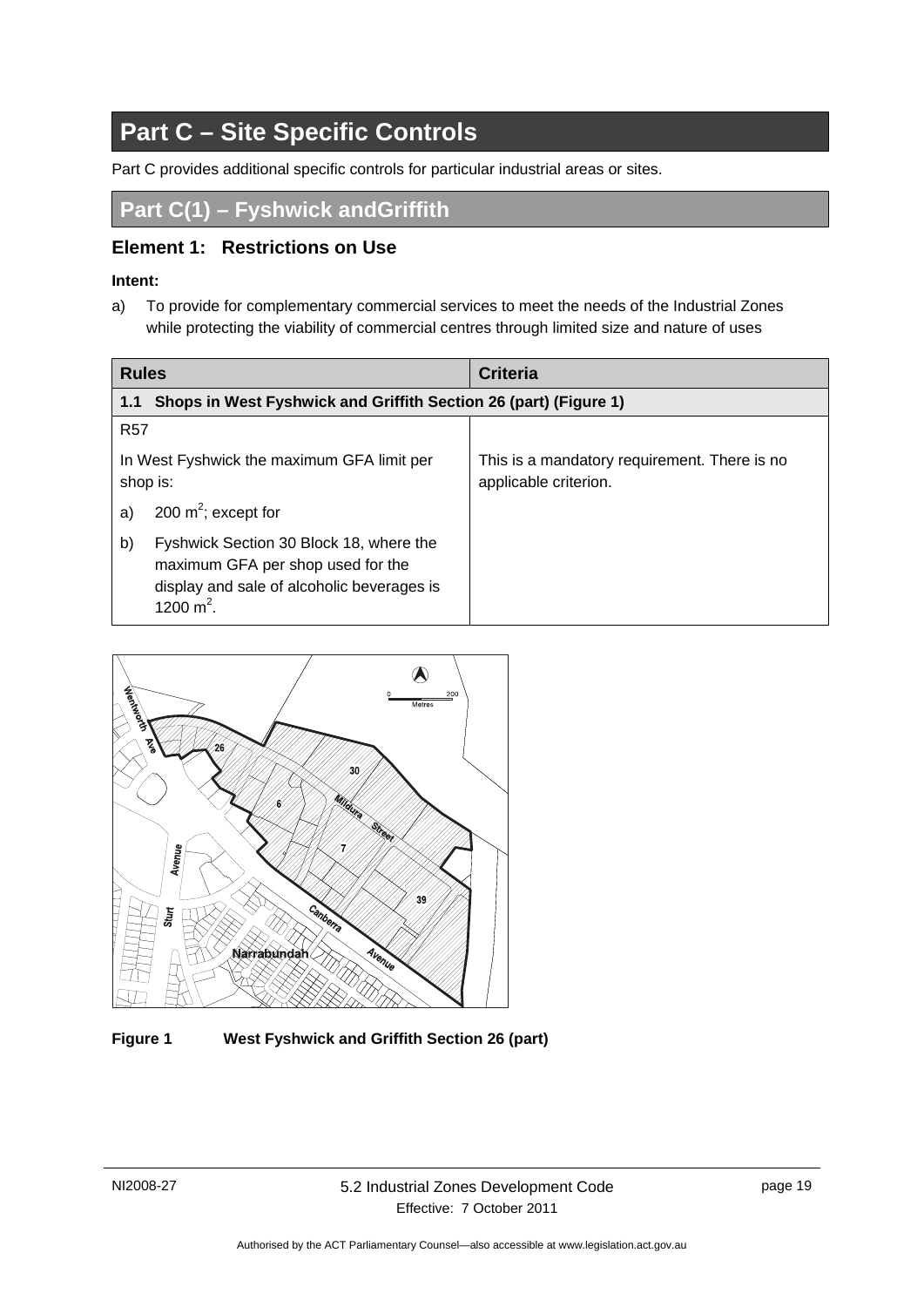# **Part C(2) - Hume**

### **Element 1: Restrictions on Use**

#### **Intent:**

a) To ensure non-industrial uses are restricted in size and nature to meet the needs of the local workforce or existing character of the site

| <b>Rules</b> |                                                                                                                           | <b>Criteria</b>                                                                                                                                                                                               |
|--------------|---------------------------------------------------------------------------------------------------------------------------|---------------------------------------------------------------------------------------------------------------------------------------------------------------------------------------------------------------|
| 1.1          | Hill Station, Hume (Figure 2)                                                                                             |                                                                                                                                                                                                               |
| <b>R58</b>   |                                                                                                                           |                                                                                                                                                                                                               |
| Shop:        |                                                                                                                           | This is a mandatory requirement. There is no                                                                                                                                                                  |
| a)           | Must be ancillary to the use of land, or<br>restricted to tourist related goods such as<br>arts and crafts and souvenirs; | applicable criterion.                                                                                                                                                                                         |
| b)           | Except for arts, crafts or souvenirs, is limited<br>to a maximum GFA of 250 $m^2$ ; and                                   |                                                                                                                                                                                                               |
| C)           | Must not sell food (other than takeaway and<br>restaurant).                                                               |                                                                                                                                                                                                               |
| Office:      |                                                                                                                           |                                                                                                                                                                                                               |
| a)           | Must be wholly contained within the heritage<br>buildings.                                                                |                                                                                                                                                                                                               |
|              |                                                                                                                           | C <sub>59</sub>                                                                                                                                                                                               |
|              | There is no applicable rule.                                                                                              | Development at Hill Station does not cause any<br>adverse environmental impacts and achieves<br>high standards of architectural and urban design,<br>while complying with the heritage values of the<br>site. |



**Figure 2 Hill Station, Hume**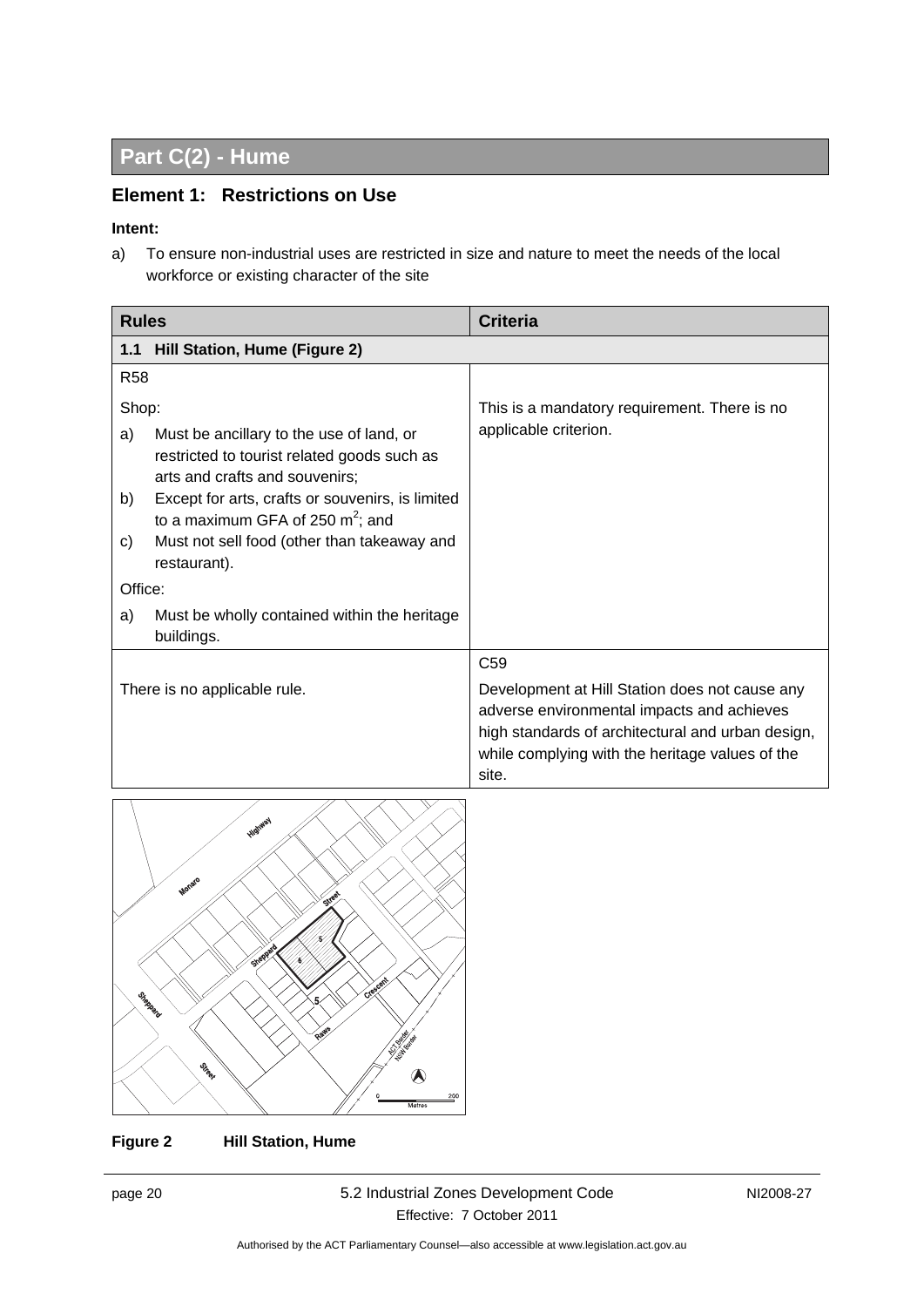# **Part C(3) - Mitchell**

### <span id="page-24-0"></span>**Element 1: Restrictions on Use**

#### **Intent:**

a) To provide for complementary commercial services to meet the needs of the Industrial Zones while protecting the viability of commercial centres through limited size and nature of uses

<span id="page-24-1"></span>

| <b>Rules</b>    |                                                                                      | <b>Criteria</b>                              |  |
|-----------------|--------------------------------------------------------------------------------------|----------------------------------------------|--|
| 1.1             | <b>Shops in Mitchell</b>                                                             |                                              |  |
| R <sub>60</sub> |                                                                                      |                                              |  |
|                 | In Mitchell the maximum GFA per lease is:                                            | This is a mandatory requirement. There is no |  |
| a)              | for shop (except bulky goods retailing and<br>personal services): 200 m <sup>2</sup> | applicable criterion.                        |  |
| b)              | for bulky goods retailing: 3000 $m2$                                                 |                                              |  |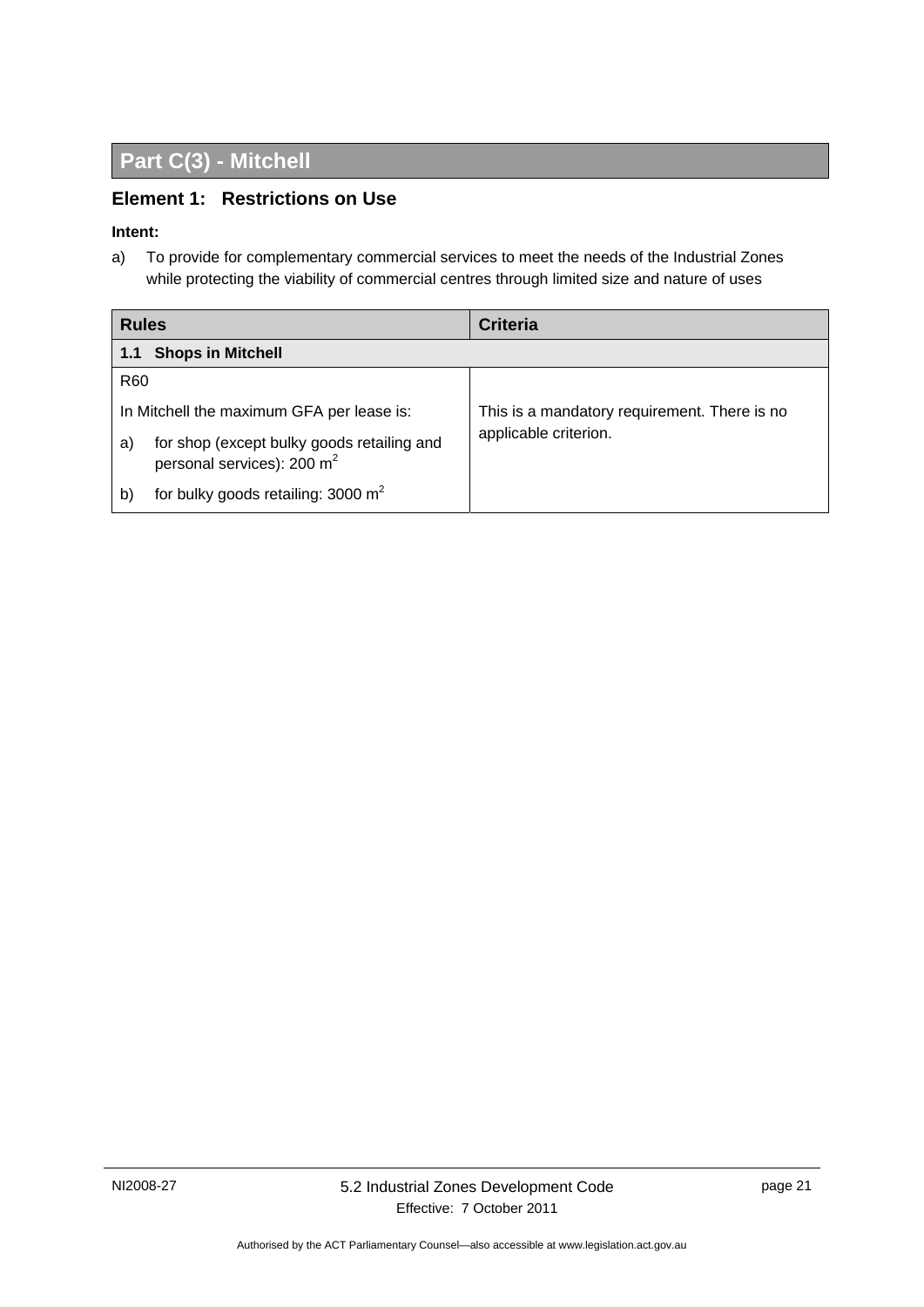# <span id="page-25-0"></span>**Part C(4) - Symonston**

### **Element 1: Restrictions on Use**

#### <span id="page-25-1"></span>**Intent:**

<span id="page-25-2"></span>a) To ensure non-industrial uses are restricted in size and nature to meet the needs of the local workforce or existing character of the site

<span id="page-25-3"></span>

| <b>Rules</b>                                      | <b>Criteria</b>                                                                                                                                                                                                                                                   |
|---------------------------------------------------|-------------------------------------------------------------------------------------------------------------------------------------------------------------------------------------------------------------------------------------------------------------------|
| <b>AMTECH Estate, Symonston (Figure 3)</b><br>1.1 |                                                                                                                                                                                                                                                                   |
| R <sub>61</sub>                                   |                                                                                                                                                                                                                                                                   |
| The maximum GFA for a shop is 50 $m^2$ per lease. | This is a mandatory requirement. There is no<br>applicable criterion.                                                                                                                                                                                             |
|                                                   | C62                                                                                                                                                                                                                                                               |
| There is no applicable rule.                      | The proposed use is primarily related to the<br>research, development, manufacture, processing,<br>assembly, marketing or service provision of<br>advanced technology and scientific products<br>including allied goods and services and<br>supporting processes. |



**Figure 3 AMTECH Estate, Symonston**